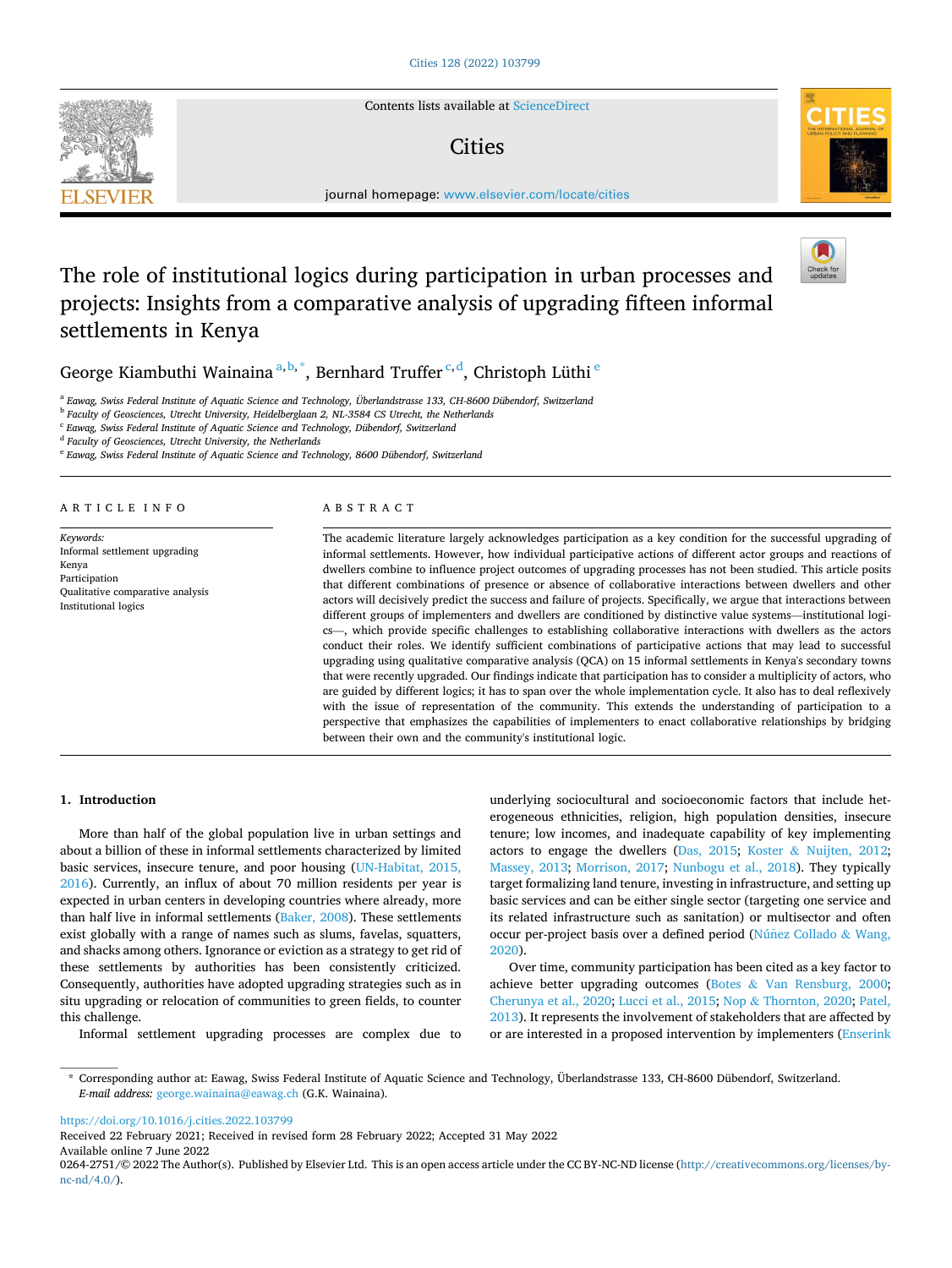<span id="page-1-0"></span>[et al., 2007\)](#page-10-0). At its interface in upgrading processes, participation comprises the implementers and dwellers who ultimately appropriate the upgrading outcomes. From the dwellers' end, it calls for them to take up more of the activities previously appropriated by outsiders during projects [\(Chambers, 1994](#page-10-0)). Often, outside actors ignore the creative and analytical capabilities of residents and perceive participation as a toolkit rather than a process of trust and relationship development during dayto-day interactions among actors [\(Chambers, 1994](#page-10-0); [Reed, 2008\)](#page-11-0). To understand disconnects and tensions in participation, we propose to differentiate different actors responsible for upgrading – whom we call providers. More specifically, we aim at specifying whether and how upgrading success depends on the nature of interactions that different providers entertain with the informal settlement dwellers during the upgrading process.

We maintain that despite the large acceptance of the call for participation in development projects, its contribution to upgrading success has been hampered by a simplistic understanding of how and where interactions between dwellers and providers have to be coordinated. We propose to extend this understanding in three important respects: i) participation has to be differentiated according to provider groups in line with the rationalities that they adhere to, the kind of potential conflicts and disconnects that are likely to emerge, and appropriate forms by which needs of dwellers and specific actor groups can be accommodated. ii) We maintain that participation has to be organized across the whole upgrading process and should not be limited to the planning stage, because many needs and opportunities will only emerge during implementation. And iii), we call for a more differentiated view on how the community of dwellers participates and how representation by selected community members is organized.

Different actors share different rationalities and world views while providing key roles during upgrading processes [\(MacPherson, 2013](#page-10-0); [Wandersman, 2009\)](#page-11-0). To assess how they engage dwellers while fulfilling these roles, we aggregate them according to different "institutional logics." Institutional logics represent ways of decision making, goal orientation, and types of exchange relations among actors. They give identity and meaning to the actors (Currie & [Guah, 2007](#page-10-0); [Greenwood](#page-10-0)  [et al., 2010](#page-10-0); Skelcher & [Smith, 2015](#page-11-0)). Established "ideal type" logics include: the market, the state, the hierarchy, the profession, the community, and the family (Thornton & [Ocasio, 2008](#page-11-0)). Therefore, different actors are aggregated based on the logics that guides the role that they provide during the upgrading process. The resulting aggregation is as follows; a) market providers: contractors, utilities. b) Professional providers: planners, engineers. c) Hierarchical providers: regional and state officials. d) State providers: politicians; and e) Community: dwellers. This aggregation of actors follows stages and heuristics of the configurational theorizing process outlined by [Furnari et al. \(2020\)](#page-10-0).

Participation manifests differently for each provider and dwellers and will require different capabilities and forms of engagement to accommodate for the different interests and resources of all the actors involved. This is useful as it opens up opportunities for the aggregation of many actors into coherent groups based on the logics that guides the roles they play in upgrading and other kinds of projects.

Success was defined as improvements in infrastructures and services, the capacity to maintain them, and the absence of involuntary displacement of the original residents. It was quantified from an assessment of whether combinations of infrastructures introduced during the upgrading process were delivered in functioning condition as reported by the dwellers and observed by the first author and whether the dwellers effectively used or misused the components in the course of their daily practices knowingly or unknowingly. This quantification is detailed in the [Method](#page-3-0) section.

This research contributes to gaps in the literature in two ways. First, it addresses why some actors find it difficult to engage citizens in urban contexts ([Nunbogu et al., 2018](#page-11-0)) and provides a methodology for assessing participation dynamics and their causal relation to project outcomes. This link has been frequently recorded in anecdotal evidence,

which has stressed the need for further complementary studies (Brownill & [Parker, 2010; Conrad et al., 2011; Lüthi, 2012](#page-10-0)). Secondly, it opens a pathway for comparative analysis of activities in informal settlements with particular attention to secondary towns where they are rapidly increasing and very few studies have been conducted [\(Gulyani et al.,](#page-10-0)  [2014;](#page-10-0) [Saharan et al., 2019\)](#page-11-0). A need for comparative approaches and studies in urban studies has been stressed by [Ruhlandt et al. \(2020\).](#page-11-0)

By demonstrating frictions and discontent among actors emanate from mismatches in institutional logics, this study extends the literature of participation from the formulaic notion of consultation to further ends of actor-rationalities and their capabilities to engage with the community and vice versa. Beyond considering individual interactions, we aim to identify, which combinations of interactions are crucial to explaining success or failure. These insights are in particular relevant to planners as they are often responsible to anticipate and accommodate conflicts among actors and coordinate interactions.

This study qualitatively compares fifteen informal settlements that were upgraded as part of the Kenya informal settlement improvement project (KISIP). Kenya, with 56 % of its population living in informal settlements, was selected as it represents many Global South countries which are establishing strategies to improve the living conditions of informal settlement dwellers ([World-Bank, 2014](#page-11-0)). KISIP program facilitated a rare and valuable naturally-set experiment from which comparable and generalizable insights could be derived. This was a nationwide program conceptualized between 2009 and 2010 and implemented up to 2019 [\(WorldBank, 2011\)](#page-11-0). This study targeted projects that concentrated on the infrastructural component and service delivery specifically in secondary towns. Participation by settlement dwellers was required by the program during the upgrading process. As a prerequisite for consideration for upgrading, dwellers from each settlement had to mobilize and form committees, so-called settlement executive committees (SEC) who were democratically elected.

Findings indicate that different combinations of collaborating actors can result in successful outcomes in upgrading. Some actors can also overcompensate for conflicts caused by others during implementation leading to either failure or success. The study offers a comparative methodology useful for analyzing different urban processes that require participation globally.

This paper is organized as follows; Section 2 presents a theoretical discussion linking participation to institutional logics. This is followed by an explanation of the study approach and description of data sources and afterward a presentation of results from fuzzy-set QCA. How combinations of interactions lead to success and failure in settlement upgrading is then discussed. In the concluding section, we elaborate on the broader lessons derived from our approach for upgrading in particular, and for other development projects.

## **2. Linking institutional logics and participation to informal settlement upgrading**

In the global south, informal settlements are key areas that urban planners and policy practitioners prioritize. Most cities cannot sustain themselves without them (Dovey & [King, 2011\)](#page-10-0). Upgrading them has however been barred by challenges ranging from policies, finances, implementation models, differences in perspectives of actors towards informal settlements as well as poor understanding of informal settlement context ([Boonyabancha, 2009](#page-10-0); [McGranahan, 2015](#page-10-0); [Morrison,](#page-11-0)  [2017;](#page-11-0) [Sibyan, 2020\)](#page-11-0). Over the last decades, plans and policies have moved away from the eviction of slums towards in situ or place-based upgrading including different financing models. This has been advocated for in a bid to maintain long-term improvements with minimal livelihood disruptions ([Henson et al., 2020\)](#page-10-0). Collaborative planning that invokes the necessity to include all stakeholders—participation—in decision making (Gunton & [Day, 2003](#page-10-0)) has proved instrumental in in situ upgrading. It is useful in understanding conflicting values during processes that result in different outcomes (Bjø[rgen et al., 2021; Innes](#page-10-0) &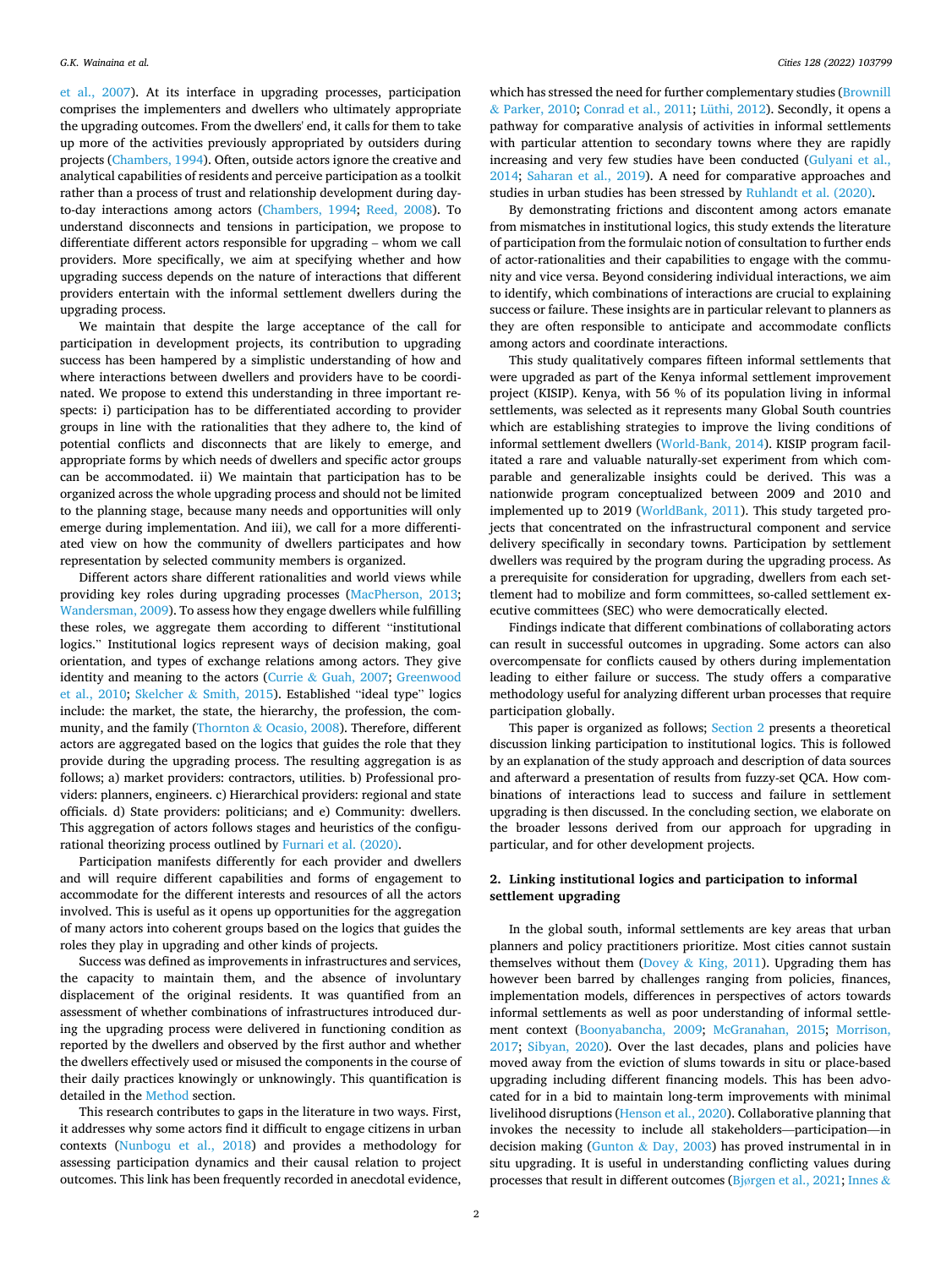[Booher, 2015](#page-10-0)). Most upgrading projects globally, for instance, the Baan Mankong program in Thailand, Primed in Colombia, and reblocking in South Africa, insist on participation as being a key determinant for success ([Betancur, 2007](#page-10-0); [Lucci et al., 2015;](#page-10-0) [Patel, 2013\)](#page-11-0). However, participation is often restricted to lead actors eliciting community needs at the beginning of the projects only and has missed actors' dynamics that happen during implementation that is often not planned for and which influence project outcomes.

This paper argues that while participation is essential at the initial project stages, it is not sufficient since a lot of dynamics change during the implementation and post-implementation phases of projects, and dweller needs and priorities consequently change (Innes & [Booher,](#page-10-0)  [2015\)](#page-10-0). This in turn influences project outcomes. Therefore, participation needs to be planned for and conducted throughout the project as implicitly observed in the Baan Mankong program, and associated roles of each actor need to be outlined (De Geest & [De Nys-Ketels, 2019](#page-10-0); [Lucci](#page-10-0)  [et al., 2015\)](#page-10-0). It also has to consider further involvement of different actors, while fulfilling their different roles, with dwellers at different times. Most of the literature on upgrading rarely details how participation manifests for the different actors. For instance, [Sibyan \(2020\)](#page-11-0)  only highlights that conflicts in informal settlement related projects reflect the difference in perspectives between actors including government, private sector, and residents. However, the author does not elaborate how the severity or intensity of each of these perspectives could configure, or which of these are sufficient or necessary for successful upgrading. We draw on recent insights from organizational studies to shed light on where these perspectives come from and how they can be bridged (Thornton & [Ocasio, 2008](#page-11-0)).

Participation is typically organized by delegating the exchange of information to a group of elected community members, who then have to mediate between the community at large and the different provider groups. Depending on the modes of operation of these representatives, communication can be more or less effective. A critical view on issues and representation in participation's information exchange processes is thus essential as outlined by [Rigon \(2014\)](#page-11-0) to avoid elite capture common in upgrading projects.

Based on the background literature discussed, this section introduces the core concept for this paper based on in-depth literature from participation and institutional logics. The institutional logics perspective is useful to the paper and the larger urban literature as it provides a framework to structure actors into coherent groups following similar rules, norms and rationales. From this perspective, we will furthermore derive a typology of kinds of frictions, mismatches, and challenges that shape interactions between these provider groups and dwellers. The key terms in our explanatory model will then be operationalized.

#### *2.1. Participation*

Definitions of participation underscore the existence of interactions between two or more actors or actor groups, as they conduct their roles, in a given context of a project or policy (Jiménez et al., 2019; [Narayan-](#page-11-0)[Parker, 1995](#page-11-0); [Patel, 2013;](#page-11-0) [Stoker, 1997\)](#page-11-0). It intends to get communities to contribute to decision-making and activities that relate to and own projects that affect them. Previous research on upgrading globally has concentrated on the role of participation as either a means to achieve services or an end goal for authorities [\(Ehebrecht, 2015;](#page-10-0) [Lucci et al.,](#page-10-0)  [2015;](#page-10-0) [Lüthi, 2012;](#page-10-0) [Patel, 2013\)](#page-11-0), or the nature of participation in upgrading (Das  $&$  [Takahashi, 2009\)](#page-10-0). Scholars have also warned of its limitations such as its failure to sufficiently address issues of power and control of information and other resources which are fundamental determinants of social change ([Cleaver, 1999](#page-10-0)) as well as its methodological and technocratic limitations (Mansuri & [Rao, 2004](#page-10-0)).

Despite all the stated studies, there is a dearth of quantitative studies causally linking participation to project outcomes. Only two quantitative studies have elaborated causal links between participation and project outcomes ([Narayan-Parker, 1995; Prokopy, 2005\)](#page-11-0), and both are

in rural settings. Most studies offer qualitative evidence of causality. [Patel \(2013\)](#page-11-0) for instance indicates that community participation was essential for the upgrade of Zwelisha informal settlement in South Africa. [Koster and Nuijten \(2012\)](#page-10-0) and [Walubwa \(2010\)](#page-11-0) also offer similar insights in Brazil and Kenya respectively. This is mostly due to the limited opportunities for comparability of informal settlements, the upgrading processes as well as limited methodologies due to few similar projects. QCA methodology as described in this study solves the latter problem by providing a case study and causal analysis methodology for situations where only a small number of cases that are comparable (Rihoux & [Ragin, 2009\)](#page-11-0).

In its conceptual form, participation has been widely discussed commencing with [Arnstein's \(1969\)](#page-10-0) seminal work. Building on Arnstein's typology, [Choguill \(1996\)](#page-10-0) later modified it to fit in contexts of less developed countries by basing it on the degree of external involvement by planners or the state in terms of facilitating or carrying out community mutual-help projects. Choguill's levels of involvement include the following rungs: Support, manipulation, rejection i.e. conspiracy and self-management. He concludes that outcomes of developmental initiatives may lead to different results, depending on the attitudes of authorities (providers) towards the community. He further perceives the role of participation as a means to influence decision-making. More recent insights show that self-management is characterized by alternative participation through sociopolitical networks or a complete lack of participation [\(Swapan, 2016](#page-11-0)). Choguill's work has been adopted in interrogating the role of participation in informal settlement studies such as [Davidson et al. \(2007\), Lizarralde and Massyn \(2008\),](#page-10-0) and [Patel](#page-11-0)  [\(2013\).](#page-11-0) Questions about the extent, when, and how participation should be conducted to improve project performance still require further research especially at the interface between different providers and the dwellers.

While conducting their roles, different types of providers exhibit different interests, rationalities, and capabilities, and have to interact with dwellers during upgrading (Botes & [Van Rensburg, 2000; Choguill,](#page-10-0)  [1996;](#page-10-0) García-López, 2019). Participation challenge will therefore look different for each provider and this influences their ability to engage dwellers based on Choguill's rungs. To identify and group different providers with similar orientations, we draw on recent insights from institutional sociology and group them according to generic institutional logics to identify specific challenges that have to be accommodated for by the different actor groups.

#### *2.2. Institutional logics*

There is need to understand the rationalities and world views of different actors that perform roles in urban processes. Often they are many thus increasing complexities in analyzing how they relate with end users during processes. Sociology literature has identified a limited number of such rationalities—institutional logics—which are useful in aggregating actors that follow similar rationalities thus unbundling the complexity. [Thornton et al. \(2012, pp. 2\)](#page-11-0) define institutional logics as 'frames of reference (or value systems) that condition actors' choices for sense-making, the vocabulary they use to motivate action, and their sense of self and identity.' There are limited ideal type logics, which include market logic, state logic, professional logic, hierarchal/corporation logic, religion logic, community logic, or family logic ([Thornton](#page-11-0)  & [Ocasio, 2008](#page-11-0)). These logics influence material outcomes. Institutional logics literature could benefit planners due to its deep understanding of the origins of conflicts or disconnects between different actor groups based on their rationalities. Rationalities are deeply embedded in institutional logics (see [Quattrone \(2015\)](#page-11-0) for a detailed discussion on this).

This field of literature has extensively explained how specific actors draw from institutional logics to legitimize their action, influence outcomes, and how the logics influence actors' actions. As an example for the former, [McPherson and Sauder \(2013\)](#page-10-0) explain how different drug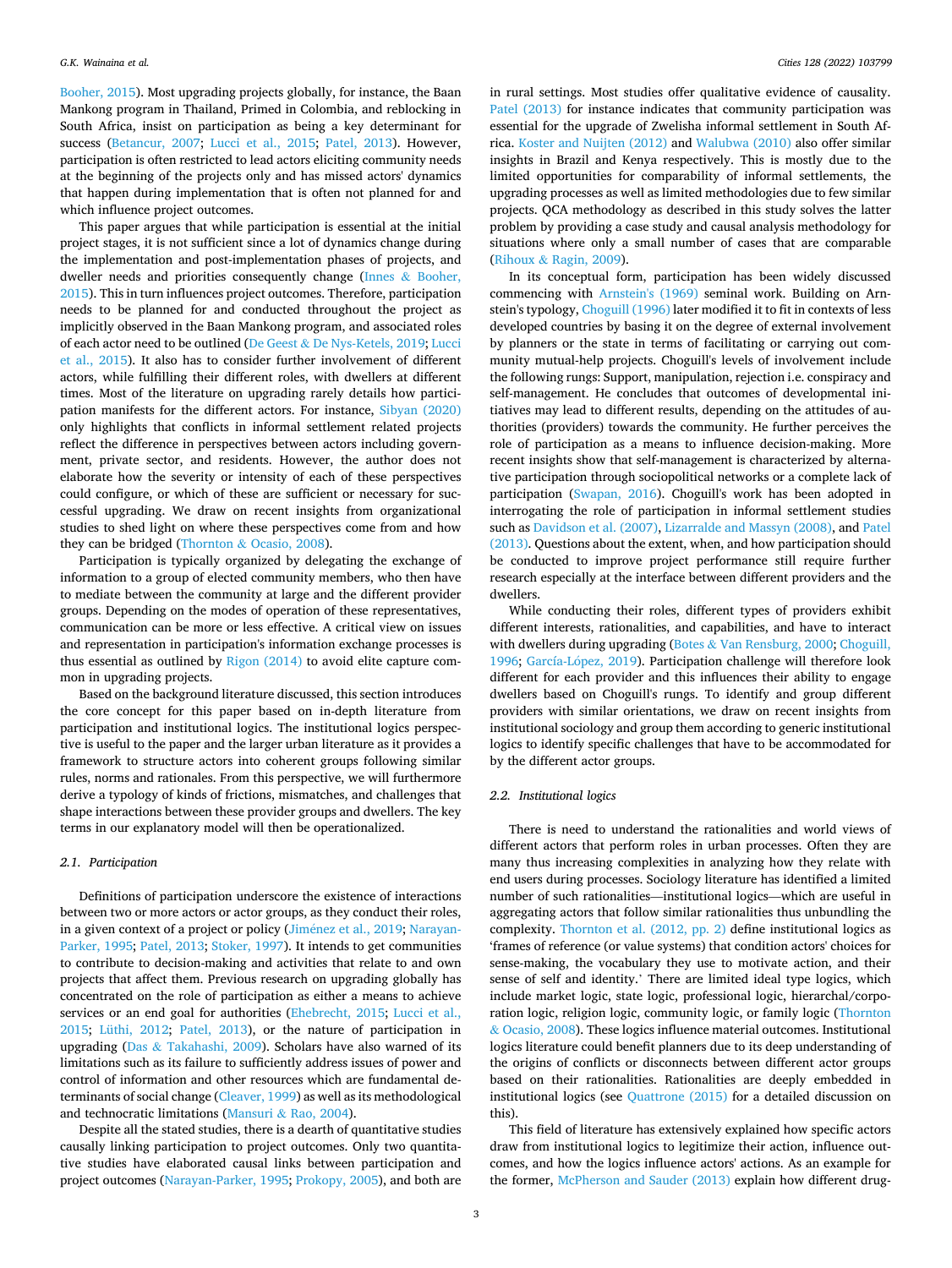<span id="page-3-0"></span>court actors draw from available institutional logics to influence court outcomes. The literature for the latter points out that, motives that actors express, are representations of their institutional logics ([Meyer](#page-10-0)  [et al., 2014\)](#page-10-0). [Currie and Guah's \(2007\)](#page-10-0) findings, for instance, indicate that in a healthcare system implementation, the system's success majorly depended not only on the other actors' logics but also on the patients' viewpoint.

Scholars have also explained the dynamics and expectations of coexisting logics. They have shown so far that logics coexist while at the same time exposing points of tension. For example, in individual instances, market logics often conflict ([Casciarri, 2009](#page-10-0)) or coexist [\(Ven](#page-11-0)[kataraman et al., 2016](#page-11-0)) with community logics, professional and hierarchal logics may conflict with community logics ([Currie](#page-10-0) & Guah, [2007;](#page-10-0) [Watson, 2003\)](#page-11-0). In addition politicians (state logic) also influence upgrading processes [\(Hilgers, 2020;](#page-10-0) [Muchadenyika](#page-11-0) & Waiswa, 2018).

Drawing from these insights, we front two arguments. First, multiple actors can be aggregated into provider groups based on the similarities in their institutional logics of which it would be expected that they confront similar challenges when interacting with dwellers and their representatives. In the context of settlement upgrading at a project level, we identify the following actors that adhere to different institutional logics during their interactions: i) planners and engineers who mostly follow a professional logic (professional providers). They have a high orientation on technical expertise and quantitative terms of reference. ii) Utilities and contractors who mostly follow a market logic (market providers). They emphasize profits and largely anonymous interactions between suppliers and customers. iii) Politicians who follow a state logic, which focuses on legally backed power and prospects of reelection; and iv) local government officials who are oriented at a hierarchical logic (hierarchical providers) who guarantee that actors are following official regulations. These different institutional logics interact with v) settlement dwellers, who can be subsumed of largely following a community logic (community), where solidarity and mutual help are key for generating livelihoods and dealing with quickly shifting conditions of precarity in their livelihoods.

Secondly, the ability of providers to engage the dwellers (do participation) as they achieve their roles can be derived from the analysis of mismatches between their respective logics. To exemplify these mismatches, the emphasis of market logic resides in documented transaction costs and profit orientation with individual exchange which contradicts community logics where members provide services and resources with the expectation that they will be reciprocated at a future date ([Bogaert, 2018; Casciarri, 2009\)](#page-10-0). Similarly, perceptions and actions of actors adhering to the professional logic may misalign with community logics. For example, professionals restrict the exchange of data among themselves because they can trust the proper handling and

interpretation of this information (Currie & [Guah, 2007\)](#page-10-0). This may however raise trust issues among the community who typically expect transparent disclosure of all the facts or protest when they sense their inputs are not considered (Currie & [Guah, 2007](#page-10-0); [De Geest](#page-10-0) & De Nys-[Ketels, 2019\)](#page-10-0). Hierarchical providers such as regional government officials follow chains of command that often take longer to deliver results contrary to community logic's expectations of instant responses ([Burra,](#page-10-0)  [2005\)](#page-10-0). In a similar vein, state providers such as politicians often piggyback on projects as a means and prospect for reelection with the expectation that dwellers adhering to community logic will be passive in projects ([Muchadenyika](#page-11-0) & Waiswa, 2018).

Identifying these points of mismatch is important because it implies that providers will have to tackle different kinds of problems depending on different aspects of an upgrading project and that a blanket approach to participation is likely to miss out on decisive mismatches leading to conflicts and consequent to project failure. Based on this characterization of different interfaces between provider logics and community logics, we may set out for an explanatory model to assess the relevant importance of positive interactions between different providers and the dwellers as illustrated in Fig. 1. Tentative mismatches as discussed in this section are outlined in [Table 1.](#page-4-0)

#### **3. Method**

To operationalize the concept developed, a comparative research design was used and a configurational comparative methodology was adopted. A medium-N comparative case study was chosen to analyze the role of providers' interactions with the dwellers in influencing upgrading outcomes (Rihoux & [Ragin, 2009;](#page-11-0) [Yin, 2014](#page-11-0)). QCA can differentiate different combinations of causal conditions that result in similar outcomes ([Rihoux, 2006;](#page-11-0) Schneider & [Wagemann, 2012](#page-11-0)). We applied qualitative comparative analysis (QCA) to fifteen informal settlement upgrading cases in the context of the Kenya informal settlement upgrading project (KISIP) to gather insights on how provider-dweller interactions combine to influence upgrading outcomes.

The cases included were comparable since their upgrading process context was coherently governed by structures informed by the KISIP Program, which included community representatives, were located in secondary towns in Kenya, were upgraded with relatively similar basic infrastructure and processes but had different outcomes. The cases were also implemented at similar timelines with the consideration of dwellers and in different settlements between 2010 and 2019. The process strived to follow best practices from local and international experiences. All the settlements fitted in [UN-Habitat's \(2016\)](#page-11-0) definition of slums. Similar upgrading processes and informal settlements such as the ones highlighted in this paper are common globally and include upgrading of



**Fig. 1.** Conceptualization of interactions of actors during informal settlement upgrading processes based on their institutional logics.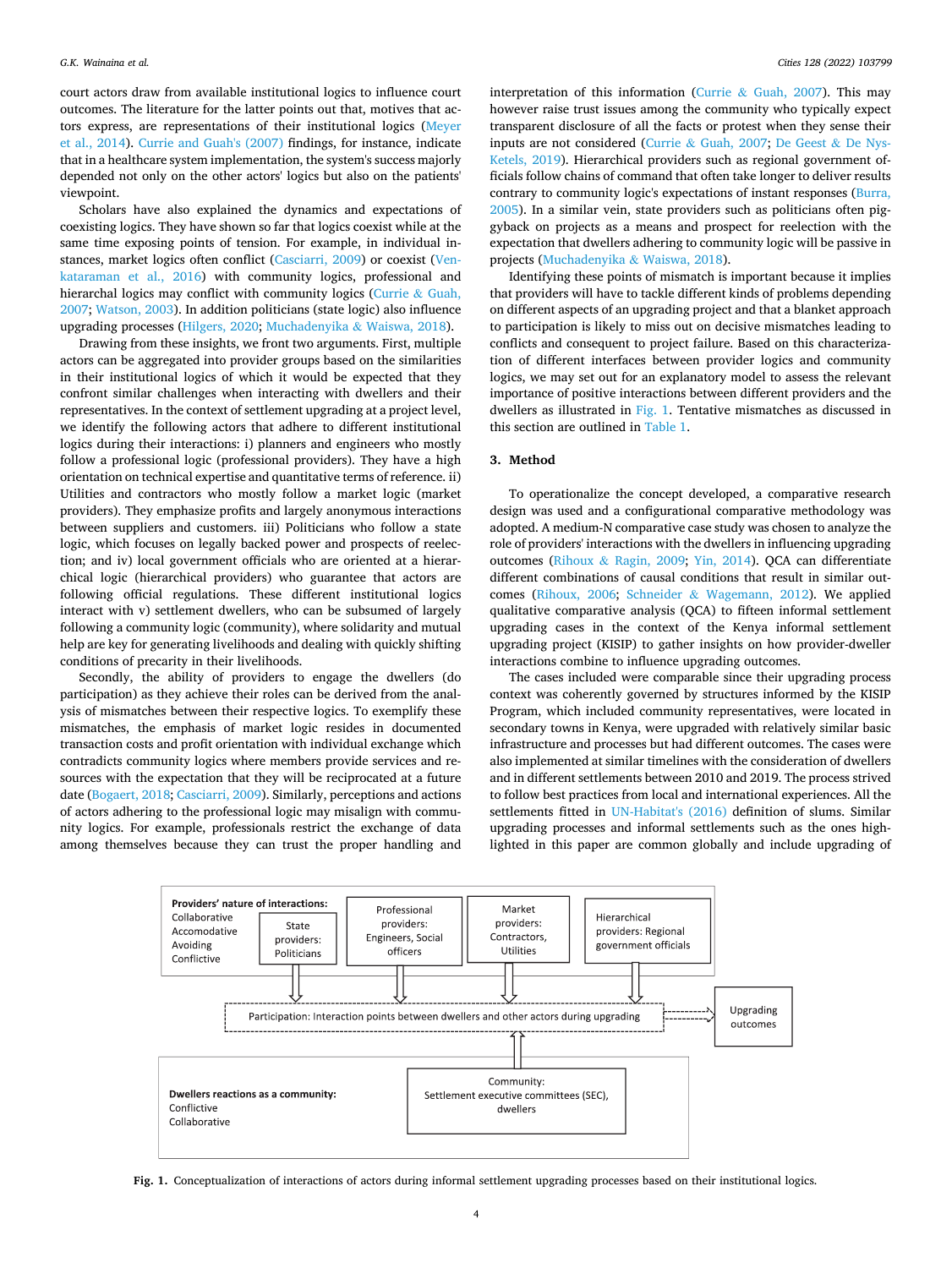#### <span id="page-4-0"></span>**Table 1**

Potential points of conflict between institutional logics of providers and communities.

|                                                                                 | Provider groups based on logic                                                                                  |                                                                                                          |                                                                                                           |                                                                                                       |
|---------------------------------------------------------------------------------|-----------------------------------------------------------------------------------------------------------------|----------------------------------------------------------------------------------------------------------|-----------------------------------------------------------------------------------------------------------|-------------------------------------------------------------------------------------------------------|
|                                                                                 | Market providers                                                                                                | Hierarchical providers                                                                                   | State providers                                                                                           | Professional providers                                                                                |
| Potential reasons for<br>mismatch with extant<br>community logic<br>(community) | Emphasis on reducing transaction<br>costs, recouping investments, or<br>maximizing profits                      | Rigidity due to path-dependent<br>procedures and inflexible standards                                    | Driven by personal interest and<br>reelection prospects                                                   | Alienation by diction and<br>hoarding of technical<br>information                                     |
| Typical mismatches with<br>community logics                                     | Unaffordable prices for goods and<br>services<br>Unmanageable payment<br>modalities<br>Poor wages for residents | Slow and inefficient decision-making<br>processes for urgent needs contrary<br>to community expectations | Actions that appease a few to save<br>face but do not transfer overall<br>benefits to the whole community | Mistrust due to limited<br>access to information by<br>the community<br>Poor engagement<br>strategies |
| Typical actors under this actor<br>group                                        | Contractors, utilities                                                                                          | State officials, regional government<br>officials                                                        | Local and regional politicians                                                                            | Engineers, planners, social<br>workers                                                                |

Recife's Prometrópole settlement in Brazil (Koster & [Nuijten, 2012](#page-10-0)), reblocking in informal settlements in South Africa ([Basson, 2019\)](#page-10-0) among others. This comparative approach is in line with urban comparative studies, which allow comparison of different urban contexts with similar interventions and strategies to a common challenge (McFarlane & [Robinson, 2012](#page-10-0); [Saharan et al., 2019\)](#page-11-0).

Data sources for this study included sixty key informant interviews (see Appendix 7), observations from field visits to each settlement, at least two project reports for each case, and grey literature specific for each case. The first author conducted fieldwork between October 2019 to January 2020 and sought consent from all interviewees as well as research permits from local authorities in Kenya. Questions for the interviews sought to reconstruct the upgrading process as well as understand the outcomes from the perspective of the SECs (Settlement Executive Committee members) who were also dwellers, and selected government officials that were involved throughout the upgrading. We interviewed SECS, county coordinators, national office officials, World Bank officials, and village elders.

The interviews and field notes from observations were transcribed and analyzed in two phases. The first phase involved the use of [Nvivo](#page-11-0)  [\(2012\)](#page-11-0) to deductively code themes that aligned with potential providerdweller interactions for each actor and the upgrading outcomes for each case. This was guided by the conceptualization described in [Section 2](#page-1-0). The coding structure for each settlement is presented in Appendix 6. The coding results were then developed into a framework matrix and summaries for interactions and outcomes were developed. The second phase used fuzzy-set Qualitative comparative analysis software (FSQCA) ([Ragin et al., 2006\)](#page-11-0) and followed the procedure recommended by [Rihoux and Ragin \(2009\)](#page-11-0) and [Legewie \(2013\)](#page-10-0).

FSQCA was selected due to its focus on cases and their contexts and is useful for causal analysis (Schneider & [Wagemann, 2012](#page-11-0)). It contrasts statistical methods such as regression analysis since it does not assume symmetry in causality (Goertz & [Mahoney, 2012](#page-10-0)) and operationalizes qualitative set relations rather than correlations ([Schneider](#page-11-0) & Wage[mann, 2012\)](#page-11-0). It also accommodates for analysis of studies with relatively few cases and can inform different causal paths to a result, usually referred to as *outcome*, since causal factors, usually called *conditions*, act in combinations. A phenomenon referred to as multiple conjunctural causations (Schneider & [Wagemann, 2012\)](#page-11-0). This method has recently gained traction and recommendation in urban studies due to the advantages highlighted [\(Ruhlandt, 2018](#page-11-0); [Ruhlandt et al., 2020\)](#page-11-0). QCA informs both necessary and sufficient conditions for a given outcome. Necessary conditions are those conditions that must be present for an outcome to be achieved but their presence does not necessarily guarantee the outcome while sufficient conditions constitute subsets of the outcome and their presence always produces the outcome [\(Rihoux](#page-11-0) & [Ragin, 2009](#page-11-0)). Models of both necessary and sufficient conditions are assessed using consistency and coverage scores. Consistency scores express the degree to which a given condition is a subset or superset of the outcome while the coverage score provides a numeric expression for the

empirical importance of a given condition (or a combination thereof) for producing an outcome (i.e. how much of the outcome is explained by the conditions in question (Schneider & [Wagemann, 2012](#page-11-0)).

The FSQCA procedure proceeded along the following steps. The framework matrix from the first phase of analysis was calibrated and a set membership table was developed and is presented in Appendix 1. The calibration procedure is a key process for QCA. Therefore, a detailed procedure for the calibration and a sample case are provided in the section that follows. The set inclusion table was imported to FSQCA and two truth tables for successful and unsuccessful upgrading outcomes were generated. Truth tables facilitate investigation of relations between sets of cases that share a combination of conditions on the one hand and the set of cases with the outcome on the other (Schneider  $\&$  Wagemann, [2012\)](#page-11-0). Consistency cut-off points of 0.8 were used and a logical minimization process was conducted to generate results for the analysis. During the logical minimization process of the truth tables for both success and failure solutions, prime implicants<sup>1</sup> that contained the market condition were selected. Prime implicants are the most reduced forms of combinations of conditions that when present lead to an outcome. The market condition was chosen based on substantive knowledge in the cases and theory that market logic has a significant influence on upgrading processes since dwellers have low incomes. Other choices of prime implicants resulted in similar solutions. We present the full list of prime implicants in Appendix 4 and complex and parsimonious solutions for the explanatory models in Appendix 3. The robustness of the models was assessed by adjusting the cut-off frequencies for the success model to 0.7 and 0.9.

## *3.1. Calibration of conditions and outcome*

Provider-dweller interactions were the primary conditions that we examined, understood as representations of participative actions by different provider groups and the dwellers. They are represented by salient interactions of provider groups (market, hierarchal, state, and professional) with the dwellers (Community) during the upgrading process. We noted but ignored providers whose nature of interactions with dwellers were constant — for example the overall coordinating team and the social workers were always collaborative — since they would not affect the model. The providers considered in the analysis were politicians, engineers, county officials, dwellers, and market providers (i.e., contractors and water utilities aggregated). Where more than one actor adhered to the same logic, the nature of their actions was

<sup>1</sup> Prime implicants refer to the resultant products of logical minimization process of the truth table through pairwise comparison of *sufficient* term or *path*  which combines several conditions by a *logical AND* (Schneider & Wagemann, [2012\)](#page-11-0).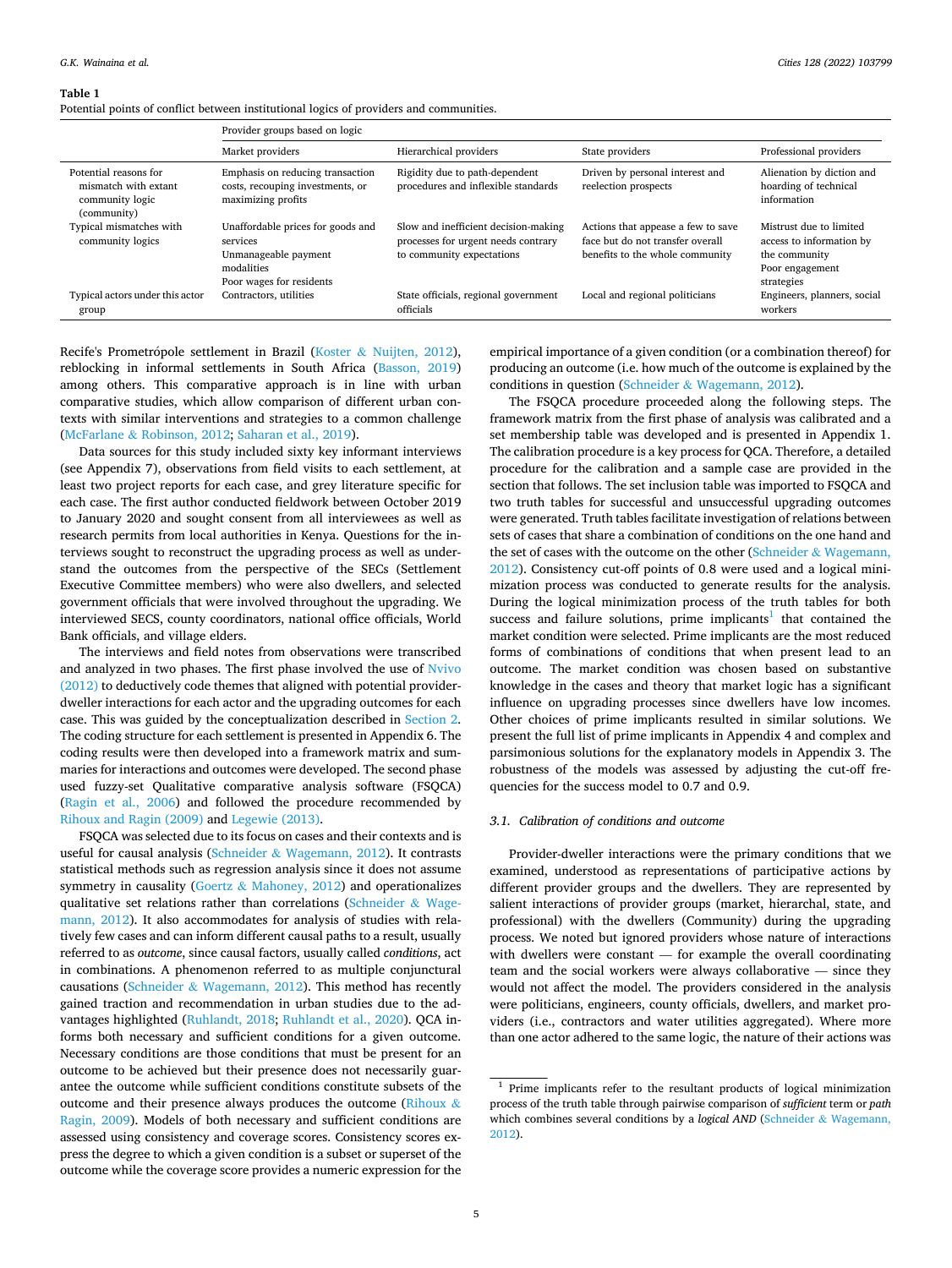aggregated with a *Logical OR* function<sup>2</sup> as was the case for the market logic providers. This implied that we took a lenient approach to assess collaboration with market actors. The aggregation was only done if any of the providers exhibited varying interactions case-wise.

The nature of interactions was coded as either conflictive, avoiding, accommodative, or collaborative for provider groups, while the reaction of the dwellers was coded as either conflictive or collaborative. We employed a fuzzy scale with values between 0 and 1 to indicate sets of fully conflictive and fully collaborative interactions respectively. Additional cutoff points of 0.33 and 0.66 were used to qualitatively denote actions that were avoidant thus tending towards conflictive, and accommodative which tended towards collaborative respectively. A cross-over point of 0.5 was used implying that at this point, a case was as much conflictive as it was collaborative (Cooper & [Glaesser, 2016](#page-10-0)). None of the cases in our study had this characteristic Conflictive (0) and avoiding (0.33) actions misalign with the community's expectations whereas accommodative (0.66) and collaborative (1) actions align. The community condition was coded as either conflictive (0) or collaborative (1). We present the set membership table in Appendix 1 and summarize the operationalization and calibration of conditions in [Table 2](#page-6-0).

Three to seven different project components of the outcome -i.e. water, sewer, roads, streetlights, ablution blocks, drainage, and footpaths- were implemented in each given settlement. Each component was assessed depending on whether it was delivered to the community in a working or accessible status or not, and whether it was being used by the community for the intended purpose that it was built for or not. The assessment was conducted through in situ observations by the first author in all the settlements combined with interviews with community representatives. If it was doing both, it was assigned a score of 1, and if it did not fulfill either it was assigned a score of 0. If it was delivered in working status but not used for the intended purpose or not used at all, it was assigned a score of 0.33 since it was considered not to serve the immediate need of the community and thus found alternative use or misuse. Furthermore, if the infrastructure was delivered in a poor working status but serving the intended purpose, it was assigned a score of 0.66. A higher score in the latter implies that disruption in changing the community's obdurate practices is not necessary. This resulted in individual scores for each component in the settlement.

The mean of the components scores per settlement was calculated to give an aggregated figure, which ranged from 0 to 1. Qualitatively, the outcome of upgrading was better as the score tended towards 1. This resulted in fifteen outcome scores for the fifteen settlements which ranged between 0.17 and 0.76 as presented in Appendix 1. The 75th, 50th, and 25th percentiles of these outcome scores were selected as cutoff points for QCA calibration for fully in, crossover, and fully out respectively for use as inputs in the QCA models. The values were 0.64, 0.52 and 0.47 respectively. $3$  This also aligned with the authors' assessment of the cases qualitatively. A partially similar procedure was used by [Chappin et al. \(2015\)](#page-10-0).

Using the case of Kihoto settlement to demonstrate the calibration process; the market provider's interactions were assigned 1. Despite the contractors 0 calibration due to conflictive interactions for example, failing to employ locally, delayed payments after they were forced to employ, and ignoring SEC. The utility delivered water to newly connected households at affordable prices thus a score of 1. The overall aggregation using the *Logical or* function thus was 1. Hierarchical

provider's interactions were assigned 0.33 because they largely avoided the upgrading process due to lack of incentive. Residents had even opted to develop ways of collecting their waste as well as unclog drains by themselves since county officials were not reliable. Professional provider's interactions were assigned 0.33. Their availability was very limited when the SEC direly needed them to resolve challenges. Despite their more accommodative infrastructure designs on one end and laxity in supervision which was conflictive in itself, we assigned them this value since their avoidance resulted in protests and undermining of SECs by dwellers. State provider's interactions were assigned 0 as most of their actions were conflictive. For instance, each new politician after elections had interests in replacing SEC with people that helped them in campaigns leading to consistent power struggles. The community reactions to the upgrading were assigned 0 because, in several instances, they protested the upgrading process overriding set communication channels via the SEC.

To calibrate the outcome, five components were implemented in Kihoto. Drainage was assigned 0 because it was not functioning after completion and dwellers were dumping waste into it, floodlights, footpaths, and roads were assigned 1 because they were delivered in a functioning state and were being used appropriately by the dwellers. Water supply was assigned 0.66 because the few dwellers already connected, received water at sufficient quantity and time. The overall score for the outcome for Kihoto was 0.73.

## **4. Results**

## *4.1. Necessary and sufficient interactions (conditions) for successful upgrading outcomes*

The consistency and coverage scores for the five conditions (Providers interactions and community) reveal that none of the provider groups' salient interactions can be considered a necessary condition for successful upgrading (see Appendix 8). All the consistency scores of the conditions are below 0.9 [\(Legewie, 2013](#page-10-0)) implying that none of them is necessary for successful upgrading.

Analysis of sufficiency resulted in three pathways of providerdweller interactions that result in success and two that do not result in success for the upgrading process. These results were based on truth tables that detailed 32 possible configurations (of provider-dweller interactions) that result in either a successful and unsuccessful upgrading for each solution. A logical minimization process resulted in an intermediate solution presented in [Tables 3 and 4](#page-7-0). The intermediate solution, which we discuss, takes into account logical remainders in line with theoretical expectations during minimization. In both instances, our theoretical expectations were that successful outcomes were associated with the collaborative market and collaborative community causal conditions and set the rest of the conditions to contribute to success whether interactions were collaborative or not.

Generally acceptable consistency cut-offs of 0.8 for the successful and unsuccessful models were used. 12 out of the 32 configurations were matched with the empirical evidence while the rest were logical remainders for both models. The truth table with the 12 configurations is presented in Appendix 2. [Tables 3 and 4](#page-7-0) illustrate the intermediate solutions for successful and unsuccessful upgrading outcomes respectively.

The consistency of the successful solution was 0.97 implying that the solution was 97 % consistent with empirical evidence and coverage of 0.81 implying that the solution covers 81 % of the empirically observed variation. In this solution, three causal combinations are observed. First, collaborative markets and collaborative professional providers in the context of a collaborative community are sufficient for a successful upgrading. Secondly, collaborative professional providers in a collaborative community during upgrading overcompensate for conflictive hierarchical and conflictive state providers as depicted by the second pathway. Lastly, collaborative market providers overcompensate for conflictive provider groups i.e. hierarchical, professional, and state and

<sup>2 &#</sup>x27;Creates the *union* between two or more *sets*. *Membership* of cases in the union is determined by their maximum value across these sets.' [\(Schneider](#page-11-0)  $\&$ [Wagemann, 2012\)](#page-11-0).  $\frac{3}{10}$  Fully in implies that all cases that scored a value equal or greater than 0.64

were successful, those that scored 0.52 but less than 0.64 were relatively less successful. In contrast, those that scored less than 0.52 but equal or greater than 0.47 were much less successful but performed better than those that scored below 0.47 which were least successful.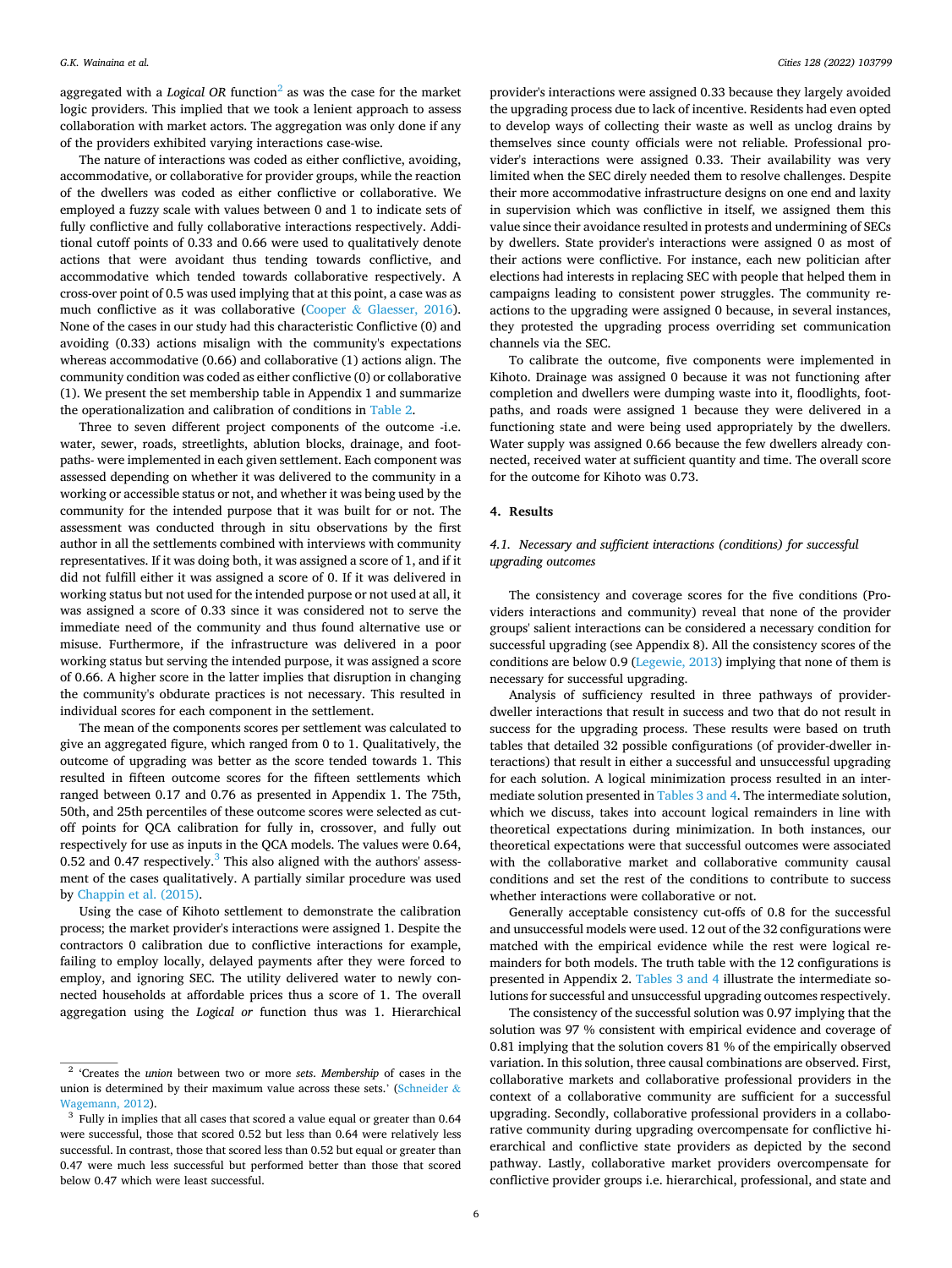#### <span id="page-6-0"></span>**Table 2**  Descriptions and calibration of conditions, that were used to develop set inclusion tables for use in Fuzzy-set QCA.

 $\bar{\mathcal{A}}$ 

| Conditions<br>References                                                                                                                                      | Set definition<br>Expectation                                                                                                                                                                                                                                                         | Actors based<br>on logic                                                                 | Calibration for fully out (0.00)                                                                                                                                                                                                                                                                                                                     | Calibration for more out than<br>in $(0.33)$                                                                                                                                | Calibration for more in<br>than out $(0.66)$                                                                | Calibration for fully in (1.00)                                                                                                                                                                                                                                      |
|---------------------------------------------------------------------------------------------------------------------------------------------------------------|---------------------------------------------------------------------------------------------------------------------------------------------------------------------------------------------------------------------------------------------------------------------------------------|------------------------------------------------------------------------------------------|------------------------------------------------------------------------------------------------------------------------------------------------------------------------------------------------------------------------------------------------------------------------------------------------------------------------------------------------------|-----------------------------------------------------------------------------------------------------------------------------------------------------------------------------|-------------------------------------------------------------------------------------------------------------|----------------------------------------------------------------------------------------------------------------------------------------------------------------------------------------------------------------------------------------------------------------------|
| Market interactions<br>(Venkataraman et al.,<br>2016), (Watson, 2009), (<br>Currie & Guah, 2007)                                                              | Interactions that follow a market<br>logic (market providers), which<br>emphasizes profits and largely<br>anonymous interactions between<br>suppliers and customers<br>High collaboration is sufficient for<br>upgrading success                                                      | Utilities,<br>contractors                                                                | Salient instances where providers were<br>not collaborative at all and forced their<br>way on the dweller most of the time and<br>in a conflictive manner during the<br>upgrading process.                                                                                                                                                           | Salient instances where<br>providers just avoided dweller<br>concerns, interactions, and<br>confrontations and proceeded<br>with their work during the<br>upgrading process | Salient instances where<br>providers accommodated<br>the dwellers' views<br>during the upgrading<br>process | Salient instances where providers fully<br>engaged and collaborated with the<br>dwellers and altered the project based on<br>dwellers' needs while maintaining cordial<br>relations                                                                                  |
| Hierarchical interactions<br>(Currie & Guah, 2007), (<br><b>Watson, 2003)</b>                                                                                 | Interactions that follow a<br>hierarchical logic, under which<br>they have to guarantee that actors<br>are following official regulations.                                                                                                                                            | County<br>government<br>officials                                                        |                                                                                                                                                                                                                                                                                                                                                      |                                                                                                                                                                             |                                                                                                             |                                                                                                                                                                                                                                                                      |
| Professional providers<br>(Currie & Guah, 2007)                                                                                                               | Interactions that follow a<br>professional logic, with a high<br>orientation on technical expertise<br>and quantitative terms of<br>reference                                                                                                                                         | Engineers,<br>social officers,<br>planners                                               |                                                                                                                                                                                                                                                                                                                                                      |                                                                                                                                                                             |                                                                                                             |                                                                                                                                                                                                                                                                      |
| State interactions<br>(Muchadenyika & Waiswa,<br>2018), (Hilgers, 2020)                                                                                       | Interactions that follow a state<br>logic, which focuses on legally<br>backed power and prospects of<br>reelection and leadership<br>appointments                                                                                                                                     | Politicians                                                                              |                                                                                                                                                                                                                                                                                                                                                      |                                                                                                                                                                             |                                                                                                             |                                                                                                                                                                                                                                                                      |
| Community interactions<br>(Currie & Guah, 2007), (<br>Venkataraman et al., 2016;<br>Watson, 2003), (Casciarri,<br>2009), (De Geest & De Nys-<br>Ketels, 2019) | Interactions that largely follow a<br>community logic (community),<br>where solidarity and mutual help<br>are key for generating livelihoods<br>and dealing with quickly shifting<br>conditions of precarity.<br>Collaborative communities are<br>sufficient for successful upgrading | Dwellers                                                                                 | Instances where dwellers react<br>aggressively and bypass laid down<br>channels if they feel that the SEC i) does<br>not represent their interests, ii) does not<br>effectively function anymore or iii) if<br>SEC is rendered powerless due to<br>providers' actions that severely<br>threaten dweller livelihoods or disrupt<br>their communities. | Not applicable                                                                                                                                                              | Not applicable                                                                                              | Instances dwellers to remain<br>collaborative about upgrading projects<br>and follow the laid down communication<br>channels of reporting challenges<br>associated with the project through<br>community representatives (Settlement<br>executive committees - SEC). |
| Outcome                                                                                                                                                       | Set definition                                                                                                                                                                                                                                                                        | Typical projects implemented as<br>a package                                             | Calibration for fully out (less<br>than $0.47$ )                                                                                                                                                                                                                                                                                                     | Calibration for more out than in<br>(greater than 0.47 but less than<br>0.52)                                                                                               | Calibration for more in than<br>out (greater than 0.52 but<br>less than $0.64$ )                            | Calibration for fully in (scores<br>greater than 0.64)                                                                                                                                                                                                               |
| Successful<br>upgrading<br>built for.                                                                                                                         | Infrastructure delivered to the community in<br>working status and being used by the<br>community for the intended purpose that it was                                                                                                                                                | Ablution blocks, sewer<br>rehabilitation, roads, footpaths,<br>security lights, drainage | Mostly used for the wrong<br>purpose and not delivered in<br>acceptable working status                                                                                                                                                                                                                                                               | Mostly delivered in working<br>status but not used for the<br>intended purpose or not used at<br>all                                                                        | Mostly delivered in a poor<br>working status but serving<br>the intended purpose                            | Mostly used for the intended<br>purpose and delivered in<br>acceptable working status                                                                                                                                                                                |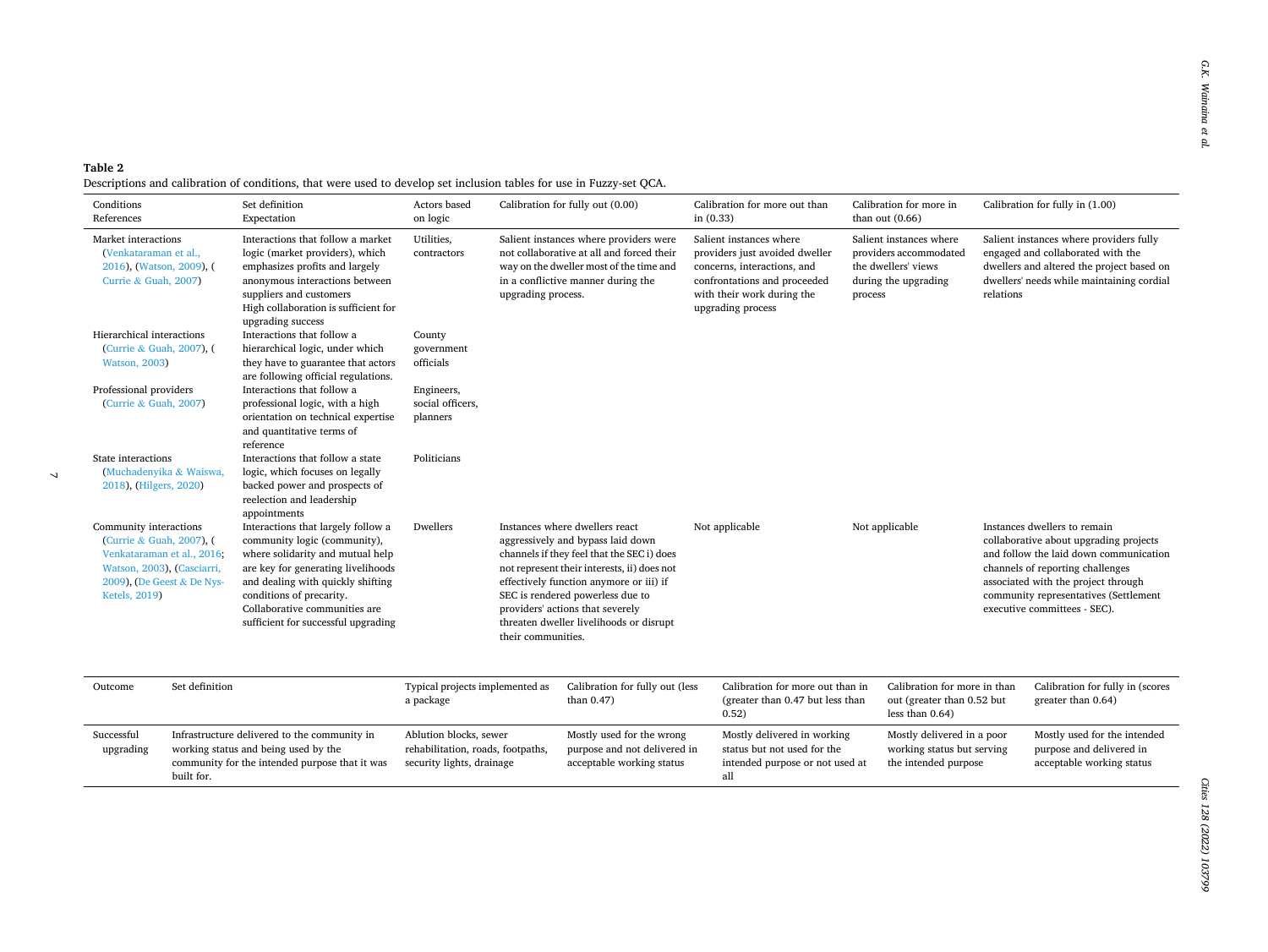#### <span id="page-7-0"></span>**Table 3**

Combinations of conditions that result to successful upgrading outcomes.

| Causal combinations of conditions              | Cases: informal settlements            | Raw coverage | Unique coverage | Consistency |
|------------------------------------------------|----------------------------------------|--------------|-----------------|-------------|
| 1. Market*Community*Professionals              | Mkomani, Jomvu Kuu, Kariobangi, Kamere | 0.51         | 0.42            | 0.95        |
| 2. ~Hierarchical*Community*~State*Professional | Karagita, Kamere                       | 0.18         | 0.09            |             |
| 3. ~Hierarchical*Market*~State*~Professional   | Rhoda, Kihoto                          | 0.22         | 0.22            | 0.99        |
| Solution coverage                              |                                        | 0.81         |                 |             |
| Solution consistency                           |                                        | 0.97         |                 |             |
| consistency cutoff                             |                                        | 0.80         |                 |             |

Note: The symbols  $*$  and  $\sim$  represent an AND combination, and absence of that condition respectively. The numbers represents proportions of a whole.

## **Table 4**

Combinations of conditions that lead to unsuccessful upgrading outcomes.

| Causal combinations of conditions      | Cases: informal settlements                  | Raw coverage | Unique coverage | Consistency |
|----------------------------------------|----------------------------------------------|--------------|-----------------|-------------|
| 1. ~Hierarchical*~Market*~Professional | Kamukunji, Gilani, Ziwa la Ng'ombe, Munyaka, | 0.52         | 0.34            | 0.97        |
| 2. State*~Professional*~Market         | Kaptembwa, Jomvu Mikanjuni, Gilani           | 0.45         | 0.27            | 0.92        |
| Solution coverage                      |                                              | 0.79         |                 |             |
| Solution consistency                   |                                              | 0.93         |                 |             |
| consistency cutoff                     |                                              | 0.80         |                 |             |

Note: The symbols \* and ~ represent an AND combination, and absence of that condition respectively. The numbers represents proportions of a whole.

#### are sufficient for successful upgrading.

The unsuccessful solution had a consistency of 0.93 and coverage of 0.79. The first pathway of the failure solution reveals that combinations of conflictive market, conflictive professional, and conflictive hierarchical providers are sufficient for unsuccessful upgrading outcomes. The second pathway presents a combination of conflictive professional, conflictive markets overcompensate for collaborative state providers and are sufficient for unsuccessful upgrading outcomes. The results of the robustness assessment for the analysis did not deviate from the models reported and corresponded with the first success path and are presented in Appendix 5.

Three main aspects summarize the different causal combinations sufficient for successful or unsuccessful upgrading outcomes observed. i) Collaborative participation pathways that explore sufficient conditions for success as a result of a combination of collaborative providers i.e. professional, community, and market, ii) Complex participation pathways that unbundle complexities of provider-dweller interactions by showing the ability of some interactions to overcompensate others consequently being sufficient for outcomes and lastly, iii) Conflictive participation pathways that are sufficient for failure. We briefly illustrate these pathways in this section quoting expressions from interviews. For ease of understanding, we refer to the providers directly in our explication.

#### *4.1.1. Collaborative participation pathway*

A combination of collaborative market providers, professional providers, and community during upgrading is sufficient for successful outcomes. Using Kariobangi settlement case, the water utility lowered their tariff at the immediate post-implementation phase facilitating affordable access to water at a shorter distance. Contractors on the other hand employed local labor throughout the project and were willing to collaborate with the SEC from the onset and throughout the upgrading process. Dwellers interviewed reported how smoothly issues were resolved during the implementation phase.

We discussed with the contractors about employment and they agreed to employ locally especially for jobs that were not very technical … The contractors responded positively about that and the residents were employed and we sorted that issue.<sup>4</sup>

Most issues were handled. They never went unresolved since the upgrading was ongoing. Grievances were resolved there and then once you complain early enough.<sup>5</sup>

The scenario was similar in the Jomvu Kuu settlement where the water utility allowed for flexible payments of connection fees when the residents requested it. This motivated more residents to install household connections.

We were told it would cost KSh 10,000, to be connected … if you do not have the amount you pay in installments. You do not pay it all, just a bit, you are connected and then you will finish the balance later.<sup>6</sup>

Additionally, the engineers supervising the construction works as well as the contractor enjoyed cordial relationships with the residents. The engineers further allowed for flexible road designs and implementation works ran smoothly as one resident reported,

There was none [challenge], only these roads, they wanted to make bigger ones but we complained [because of space] …We agreed with the contractor as per our desire…there was no time we stopped the construction work, because of conflict with the contractor everything went well. He was not rude, he understood.<sup>7</sup>

The SEC relayed all dweller issues as expected and the providers were collaborative throughout the process. This configuration presented a recipe for successful outcomes with projects such as Kariobangi scoring the highest (0.76 out of a possible 1). The collaborative actions by the contractors and the engineers had been outlined in the project preparation reports and reported after relocation action plans which detailed the expected conduct of these actors during the upgrading period ([MLHUD, 2014a,c\)](#page-10-0).

#### *4.1.2. Complex participation pathways*

Using the second causal combination as an example. Collaborative engineers overcompensate for conflictive county officials and are sufficient for success in collaborative communities. Similar to the collaborative participation pathway, in Karagita and Kamere settlements, the

<sup>4</sup> Interview, First Kariobangi Settlement dweller, October 2019–January 2020.

<sup>5</sup> Interview, Second Kariobangi settlement dweller, October 2019–January 2020.

<sup>6</sup> Interview, First Jomvu Kuu Settlement dweller, October 2019–January 2020.

<sup>7</sup> Interview, Second Jomvu Kuu Settlement dweller, October 2019–January 2020.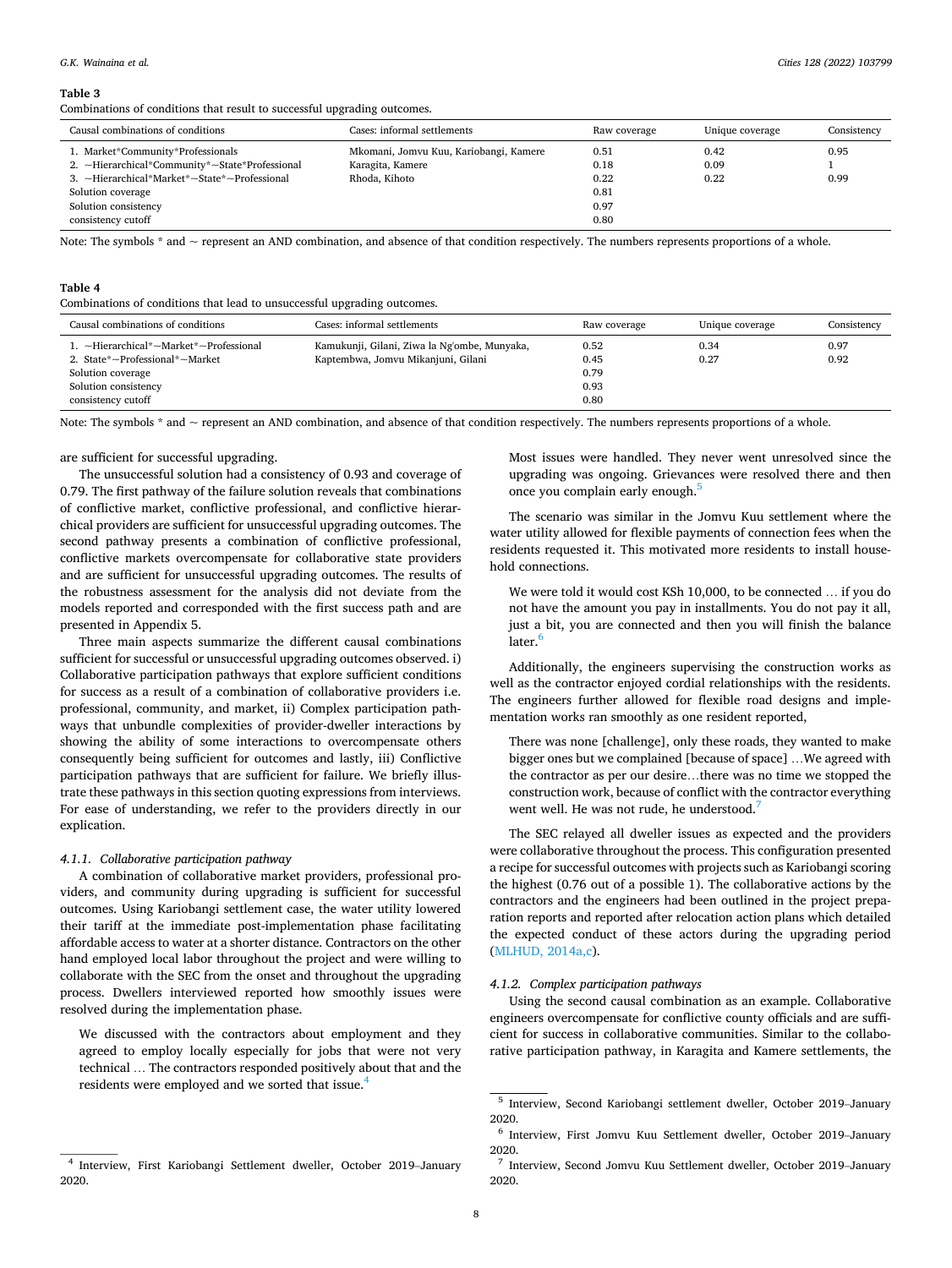SECs were able to counter conflictive political actions. The community had also established ways of filling gaps as a result of county officials suboptimally performing their duties. The residents interviewed did not report any conflicts during their interactions between the engineers and the residents in the two settlements.

In Karagita for example, one resident narrated how they stood their ground despite political interests and influences by local politicians,

For example, from the time we were elected [by the community] 8 years ago, the member of the county assembly who was there is not the one present now. The one who was there at the time the project was initiated knew the rules but the present one did not. When he was elected, he aggressively pushed to replace the committee [SEC] with people of his choice. We knew it was impossible because the project was not politically related. We had issues before he agreed to work with this committee and it took time but he eventually had to work with us. The challenge was that some people who earlier campaigned for him wanted our positions … He had to work with us because he realized that he had no powers over the committee members<sup>8</sup>

The failure of county officials to collect garbage prompted the community to organize themselves and develop a per plot garbage collection system. One resident narrated how this system works countering the nonexistent government garbage collection in Karagita in turn reducing solid waste that may otherwise end up deposited on infrastructure. There is also some early evidence of this practice when the upgrading commenced in 2013 with about 17 % of the residents reporting having a garbage collection system ([MLHUD, 2014b](#page-10-0)).

… we have private projects that charge for and collect the garbage on Wednesday… and on Friday … You pay Ksh1000, per residential plot, and they collect for four days per month … so it depends if there are other caretakers… but those who carry the garbage do not charge per tenant, they charge per residential plot.<sup>9</sup>

SECs played a major role in ensuring that they relayed dweller issues promptly and stood their ground in instances where their authority was questioned. This combined with engineers who designed in consideration to existing spaces overcompensated for any other noncollaborative providers. The result of this path was relatively successful upgrading outcomes, 58 % and 73 % in Karagita and Kamere respectively. The third success causal combination and the second unsuccessful causal combination also display similar overcompensation characteristics by some interactions to either lead to success or failure.

#### *4.1.3. Conflictive participation pathways*

The first unsuccessful causal combination reinforces the hypothesis that missing collaborative interactions result in unsuccessful outcomes. In the case of Munyaka settlements, dweller priorities were completely overlooked. For example, engineers designed for ablution blocks while residents had prioritized a sewer line, refused to offer platforms where SECs could ask questions, and cut off SECs as soon as they gained entry into the settlement. Similarly, contractors failed to employ locally, closed out SECs from technical meetings, and constructed where it was convenient for them as opposed to where dwellers wanted. Most SEC members withdrew during the implementation phase as they claimed that they "were used as rubberstamps" just for providers to find a way into the settlement. The community just ignored the providers as they went on with their work as it did not significantly disrupt their livelihoods. This resulted in projects that performed dismally, based on our assessment, with scores as low as 0.17 out of a possible 1.

#### **5. Discussion**

Our starting hypothesis was that collaborative interactions between providers and dwellers are decisive for successful upgrading outcomes. However, from practice, consistently collaborative interactions for all providers are seldom present, very few upgrading projects have been fully successful and fewer have scaled beyond pilots. Our results affirm that it is not only the presence of collaboration in provider-dweller interactions that is sufficient for successful upgrading outcomes, other combinations of provider-dweller interactions can also overcompensate for each other and result in success. This aligns with [Kiefer and Ran](#page-10-0)[ganathan's \(2018\)](#page-10-0) upgrading study in Cape Town whose findings demonstrate that some upgrading projects succeed due to productive tension among actors and [Sibyan's \(2020\)](#page-11-0) upgrading cases in Turkey and Indonesia which attribute failure to conflicting perspectives of actors. In this section, we extend their findings by demonstrating how the actor interactions combine in our analysis.

Conjointly interpreting the first success causal combination and the first unsuccessful causal combination, collaboration with dwellers is important for providers to lead to successful upgrading outcomes. Failure to collaborate results in unsuccessful outcomes. This strongly resonates with the urge for transparent and meaningful participation of the settlement community, which has been emphasized in much of the literature on participation ([Patel, 2013](#page-11-0)). However, we extend this insight in two important respects: first, we demonstrate that participation means different things to different actors. Each provider group needs a specific approach to align with the needs and preferences of the local community. Second, participation should not be limited to a oneshot intervention but needs to be enacted over the full cycle of upgrading projects by all actors. This insight speaks in particular against a dominant technocratic approach to upgrading primarily following a professional logic of engineers and planners highlighted in other places such as Morocco [\(Bogaert, 2018](#page-10-0)). Similar findings are recorded in Thailand's Baan Mankong program, where community representatives are also part of the program's implementing agency's board. Similarly in Mumbai's community toilets, where designs took into account the specific needs of women and children and the payment systems and ensured that all could afford thus complementing their livelihood contexts [\(Lucci](#page-10-0)  [et al., 2015\)](#page-10-0). Other studies such as [Patel \(2013\)](#page-11-0) also implicitly posit this.

The two configurations i.e. first and second success causal combinations suggest that collaborative professionals, represented by engineers, play a key role in ensuring successful outcomes during upgrading; their actions may overcompensate for conflictive politicians in contexts of collaborative communities. Lack of success on the other hand is almost an immediate consequence of conflictive interactions with market actors and engineers as observed in the unsuccessful paths. [Sibyan](#page-11-0)  [\(2020\)](#page-11-0) reports a similar finding but their study does not analyze how these actors' perspectives configure to result in different outcomes. A major reason for engineers' poor interactions with communities lies in the presumption that settlement dwellers do not understand key technical information nor provide meaningful technical recommendations during the upgrading process. This resonates with [Chambers \(1994\)](#page-10-0)  views on how professionals lack capabilities to enable local people to express, share and extend their knowledge. This view is essentially congruent with the "exchange of knowledge" rationale that we associated with the conventional view on participation in the introductory section. As we can illustrate with our analysis, this view is too narrow, as it is the dwellers that negotiate the settlements daily.

Failure to realign designs and service offerings to the needs of settlement dwellers was often explained by engineers to the SEC simply as the "logical thing to do" technologically or resource-wise. This was very difficult for the SEC to relay to the rest of the community since most of the SECs never got access to bills of quantities. Neither were they included in technical meetings where changes in projects' scopes were initiated. This attitude often resulted in conflictive interactions with the consequence that dwellers started to not accept or even started to

<sup>8</sup> Interview, First Karagita Settlement dweller-SEC, October 2019–January  $^{2020.}$   $^{\circ}$  Interview,

Second Karagita settlement dweller-Elder, October 2019–January 2020.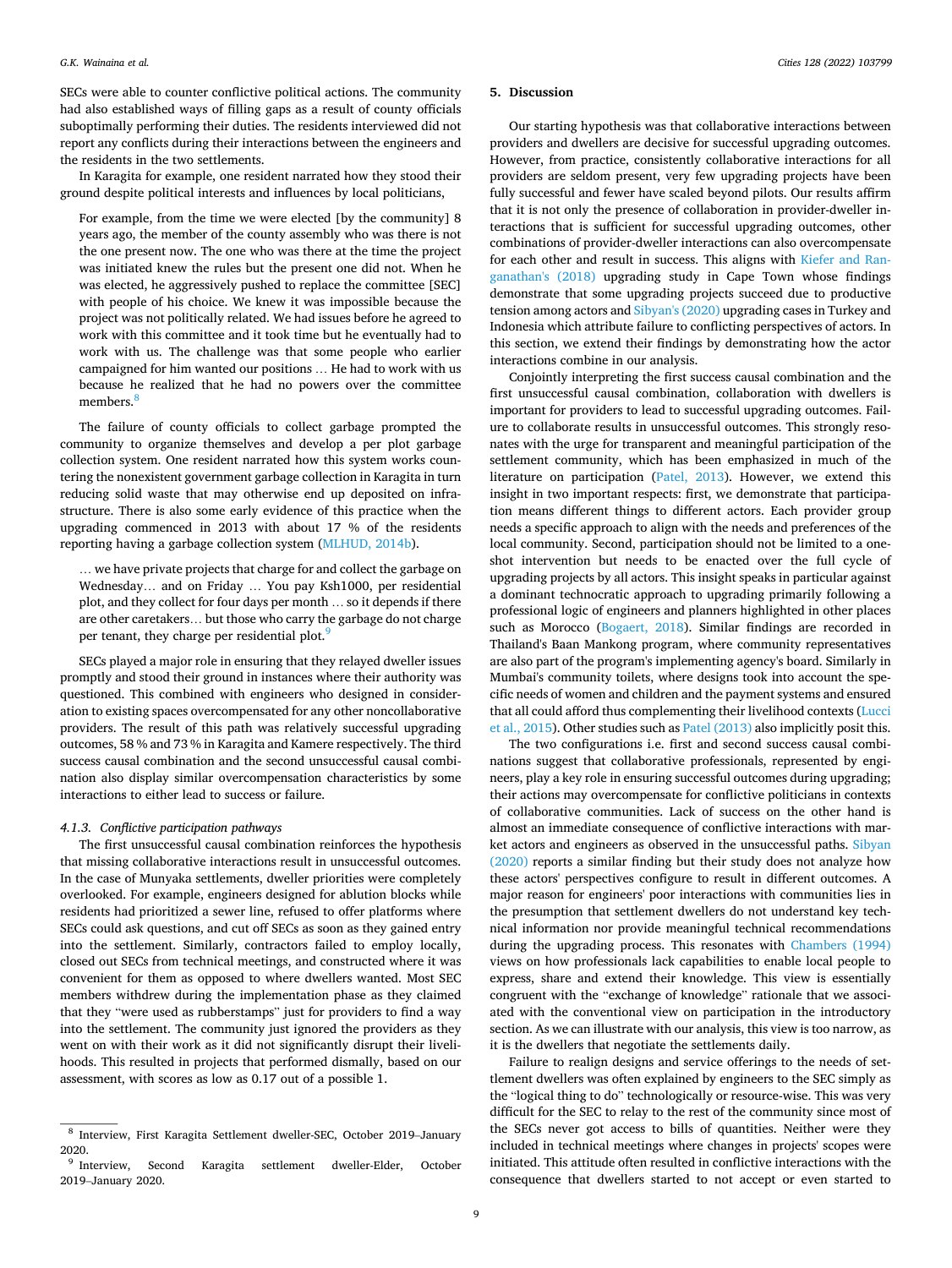vandalize the offerings and infrastructures. In turn, these actions led to even more strained relationships since communities often interpret them negatively, bordering on corruption allegations. For instance, they did not understand why they could not access information for a project being implemented in their settlement for their benefit. Other times, the new infrastructures and service offerings misalign with their livelihood strategies. Different professional disciplines are gradually noticing this challenge and are recommending a better understanding of informal settlements ([Dovey, 2013](#page-10-0)). One SEC lamented on reasons concerning this;

…they [providers] never involved anybody in their technical meetings, at one point we had to stop the project for a while… when we asked to see those BQ's [Bill of quantities] they were very angry, they were even closing doors when in those meetings, it brought a lot of conflicts that even caused, demonstrations by the community … the road was ours, what's the problem showing us these details even if we don't have the knowhow?<sup>10</sup>

This committee was just to blind the people, I was there I saw it. People who came from Nairobi [KISIP] had very good intentions but people who were left behind (other providers) are the ones to blame. $11$ 

Collaborative market providers' interactions with the dwellers also feature prominently in two out of the three success pathways and in the failure model. This suggests that configurations that involve collaborative market actors play a key role in enabling the success of upgrading processes. This is especially due to their capacity to overcompensate for non-collaborative engineers, county officials, and politicians' interactions during upgrading even in conflictive communities as demonstrated in the third success path.

Market actors are largely guided by profits, reducing transaction costs, and the ability of consumers to pay for services offered. However, in uncertain socioeconomic conditions such as informal settlements, innovative ways of providing offerings are essential to cater to the poor who cannot afford the services often because of high initial charges or rigid payment modes. Often water utilities approach informal settlements residents with similar tariffs to those of other residents who are better off. Consequently, these results in unserved residents who either do not connect to the pipe networks installed or are later disconnected since they are unable to pay bills, as is the case of settlements such as Swahili. An additional reason observed is a lack of incentive to connect in Gilani settlement since there was an already existing sewer. Failure due to non-collaborative market logics have also been observed elsewhere in the literature [\(McGranahan, 2015;](#page-10-0) [Sibyan, 2020\)](#page-11-0). Other market actions that distorted relationships between market actors and dwellers included contractors who failed to pay workers or pay them below expected wages, employing from outside the settlement to avoid retraining, using substandard materials, or generally avoiding inquiries from the residents. All these actions in one way or another reduce direct or overhead project implementation costs. This favors contractors at the expense of the dwellers.

The SECs played a pivotal role in coordinating activities initiated by the different actor groups. This is visible from the presence of collaborative communities in two out of the three success paths. They were however constrained by lack of or poor facilitation, declined community trust, lack of capacity in conflict resolution, being directly sidelined by some providers, having to deal with unfulfilled promises and tokenistic tendencies by different provider groups. While they could manage to handle some challenges and relay them through set communication channels, they often withdrew back to the community creating voids in the communication channels when the pressure became too much.

Consequently, these voids escalated to protests by the dwellers in some settlements. Such instances have been observed in other upgrading projects especially in India and elsewhere (De Geest & [De Nys-Ketels,](#page-10-0)  [2019;](#page-10-0) [Nuijten et al., 2012\)](#page-11-0).

Theoretically, collaborative market logic appeared to overcompensate (at least under certain conditions) for non-collaborative hierarchal logic, state logic, and professional logic to lead to success in the third success pathway. This is a contribution to theory as it suggests that success can be achieved when different provider groups' logics align with community logics. Therefore, providers must develop capabilities that improve their ability to bridge to the community logic where they anticipate implementing projects. This echoes and extends recent and similar evidence of the capability of bridging logics by different actors to achieve different outcomes [\(Dovey, 2013](#page-10-0); [Venkataraman et al., 2016](#page-11-0)). It extends this by demonstrating how these capabilities are different for an environment with more than two logics at play and how the inability to acquire them influences material outcomes.

## **6. Conclusion**

The objective of this paper was to establish how constellations of participation, perceived as the totality of interactions between different providers and dwellers, combine and impact the outcomes of informal settlement upgrading processes. Our sample enables us to draw implications both at the practical level for informal settlements, conceptual and methodological levels for urban studies, and other disciplines.

Based on the findings of this study, we outline four key policy recommendations. First, participation as often described in practice, as planners consulting or informing the community, and as the involvement of communities in prioritization of solutions only at the initial stages does not always guarantee successful project outcomes. Rather, in practice, participation requires to be extended further to both implementation and post-implementation stages and should be perceived in terms of interactions by multiple actors guided by distinct norms, values and codes of operation and not just limited to planners to guarantee positive outcomes. Secondly, a combination of collaborative interactions by market and professional providers, and collaborative communities is important and sufficient to lead to successful upgrading outcomes. This is a strong lesson against technocratic project implementation. Third, successful upgrading outcomes may be achieved by different provider-dweller configurations. Lastly, while settlement representatives play a key role in upgrading, it is key to understand their associated challenges and capabilities as well as the backing they maintain from the dwellers throughout the process. These are key traits that planners in charge of selecting some of the providers should look out for.

Conceptually, we link participation to institutional logics, which systematically enables aggregating different actor types based on specifying optimal ways for participation as they conduct their roles. We demonstrate that a differentiated view on how to combine provider logics with community logics influences material outcomes of upgrading projects. This is useful in stakeholder analysis exercises that are essential in urban projects and beyond. We suggest further research on how different actor groups could build capabilities to bridge their rationalities and expectations with those of settlement dwellers. However, our approach is limited in terms of temporal sequences of events, and therefore process tracing studies could provide additional insight into success conditions specific to upgrading projects.

Finally, we offer methodological insights informed by the use of QCA and the structuration of actors for upgrading and other programs. This is useful in larger urban initiatives that comprise many actors as demonstrated by [\(Kotus, 2013\)](#page-10-0) and is not limited to the global south. This approach has the potential to transform how monitoring and evaluation for participatory processes are conducted by systemizing it in upgrading

 $\frac{10}{10}$  Interview, Gilani Settlement dweller-SEC, October 2019–January 2020. and developmental projects.<br><sup>11</sup> Interview, Munyaka Settlement dweller-SEC, October 2019–January 2020.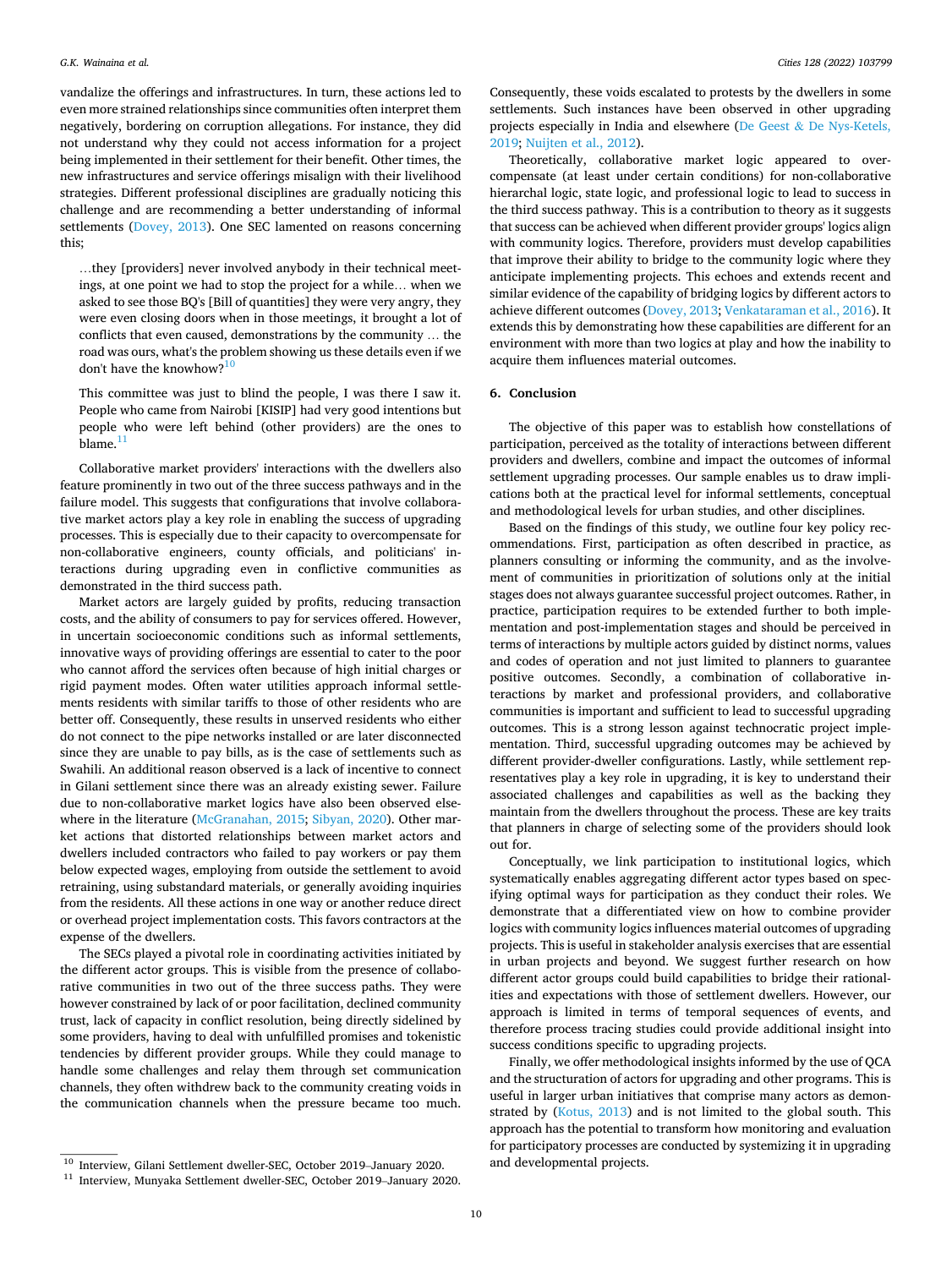## <span id="page-10-0"></span>**CRediT authorship contribution statement**

**George Kiambuthi Wainaina:** Conceptualization, Methodology, Software, Writing – original draft. **Bernhard Truffer:** Supervision, Conceptualization, Methodology, Validation, Writing – review  $\&$  editing. **Christoph Lüthi:** Supervision, Conceptualization, Writing – review & editing.

## **Declaration of competing interest**

None.

#### **Acknowledgments**

This research was funded by EAWAG Discretionary funds. We also thank Prof. James T Murphy, Dr. Maryse Chappin, Dr. Manuel Fischer and the anonymous reviewers for their reviews and inputs throughout the writing process.

## **Appendix A. Supplementary data**

Supplementary data to this article can be found online at [https://doi.](https://doi.org/10.1016/j.cities.2022.103799)  [org/10.1016/j.cities.2022.103799](https://doi.org/10.1016/j.cities.2022.103799).

#### **References**

- [Arnstein, S. \(1969\). A ladder of citizen participation.](http://refhub.elsevier.com/S0264-2751(22)00238-4/rf202206032058287244) *Journal of the American Institute of [Planners, 35](http://refhub.elsevier.com/S0264-2751(22)00238-4/rf202206032058287244)*(4), 216–224.
- Baker, J. L. (2008). *Urban poverty: A global view*. The World Bank. [http://documents.worl](http://documents.worldbank.org/curated/en/954511468315832363/Urban-poverty-a-global-view)  [dbank.org/curated/en/954511468315832363/Urban-poverty-a-global-view](http://documents.worldbank.org/curated/en/954511468315832363/Urban-poverty-a-global-view).
- Basson, A. (2019). *Analysing the application of "reblocking" [of informal settlements in the](http://refhub.elsevier.com/S0264-2751(22)00238-4/rf202206032109417131)  [city of Ekurhuleni](http://refhub.elsevier.com/S0264-2751(22)00238-4/rf202206032109417131)*.
- [Betancur, J. J. \(2007\). Approaches to the regularization of informal settlements: The case](http://refhub.elsevier.com/S0264-2751(22)00238-4/rf202206032100320386)  [of primed in Medellin, Colombia.](http://refhub.elsevier.com/S0264-2751(22)00238-4/rf202206032100320386) *Global Urban Development, 3*(1), 1–15.
- Bjø[rgen, A., Fossheim, K., & Macharis, C. \(2021\). How to build stakeholder participation](http://refhub.elsevier.com/S0264-2751(22)00238-4/rf202206032118532624)  [in collaborative urban freight planning.](http://refhub.elsevier.com/S0264-2751(22)00238-4/rf202206032118532624) *Cities, 112*, Article 103149.
- Bogaert, K. (2018). *[Globalized authoritarianism: Megaprojects, slums, and class relations in](http://refhub.elsevier.com/S0264-2751(22)00238-4/rf202206032100354252)  Urban Morocco*[. U of Minnesota Press.](http://refhub.elsevier.com/S0264-2751(22)00238-4/rf202206032100354252)
- [Boonyabancha, S. \(2009\). Land for housing the Poor](http://refhub.elsevier.com/S0264-2751(22)00238-4/rf202206032100468146)—by the poor: Experiences from the [Baan Mankong Nationwide slum upgrading programme in Thailand.](http://refhub.elsevier.com/S0264-2751(22)00238-4/rf202206032100468146) *Environment [Urbanization, 21](http://refhub.elsevier.com/S0264-2751(22)00238-4/rf202206032100468146)*(2), 309–329.
- [Botes, L., & Van Rensburg, D. \(2000\). Community participation in development: Nine](http://refhub.elsevier.com/S0264-2751(22)00238-4/rf202206032101068150) [plagues and twelve commandments.](http://refhub.elsevier.com/S0264-2751(22)00238-4/rf202206032101068150) *Community Development Journal, 35*(1), 41–58.
- [Brownill, S., & Parker, G. \(2010\). Why bother with good works? The relevance of public](http://refhub.elsevier.com/S0264-2751(22)00238-4/rf202206032118583682)  [participation \(S\) in planning in a post-collaborative era.](http://refhub.elsevier.com/S0264-2751(22)00238-4/rf202206032118583682) *Planning Practice & Research, 25*[\(3\), 275](http://refhub.elsevier.com/S0264-2751(22)00238-4/rf202206032118583682)–282.
- [Burra, S. \(2005\). Towards a pro-poor framework for slum upgrading in Mumbai, India.](http://refhub.elsevier.com/S0264-2751(22)00238-4/rf202206032118596890)  *[Environment and Urbanization, 17](http://refhub.elsevier.com/S0264-2751(22)00238-4/rf202206032118596890)*(1), 67–88.
- [Casciarri, B. \(2009\). Between market logic and communal practices: Pastoral nomad](http://refhub.elsevier.com/S0264-2751(22)00238-4/rf202206032119057820)  [groups and globalization in contemporary Sudan \(case studies from central and](http://refhub.elsevier.com/S0264-2751(22)00238-4/rf202206032119057820)  Western Sudan). *[Nomadic Peoples, 13](http://refhub.elsevier.com/S0264-2751(22)00238-4/rf202206032119057820)*(1), 69–91.
- [Chambers, R. \(1994\). The origins and practice of participatory rural appraisal.](http://refhub.elsevier.com/S0264-2751(22)00238-4/rf202206032119451954) *World [Development, 22](http://refhub.elsevier.com/S0264-2751(22)00238-4/rf202206032119451954)*(7), 953–969.
- [Chappin, M. M., Cambre, B., Vermeulen, P. A., & Lozano, R. \(2015\). Internalizing](http://refhub.elsevier.com/S0264-2751(22)00238-4/rf202206032101132894) sustainable practices: A configurational approach on sustainable Forest Management [of the Dutch Wood Trade and Timber Industry.](http://refhub.elsevier.com/S0264-2751(22)00238-4/rf202206032101132894) *Journal of Cleaner Production, 107*, 760–[774](http://refhub.elsevier.com/S0264-2751(22)00238-4/rf202206032101132894).
- [Cherunya, P. C., Ahlborg, H., & Truffer, B. \(2020\). Anchoring innovations in oscillating](http://refhub.elsevier.com/S0264-2751(22)00238-4/rf202206032119467607)  [domestic spaces: Why sanitation service offerings fail in informal settlements.](http://refhub.elsevier.com/S0264-2751(22)00238-4/rf202206032119467607) *Research Policy, 49*[\(1\), Article 103841](http://refhub.elsevier.com/S0264-2751(22)00238-4/rf202206032119467607).
- [Choguill, M. B. G. \(1996\). A ladder of community participation for underdeveloped](http://refhub.elsevier.com/S0264-2751(22)00238-4/rf202206032119480077) countries. *[Habitat International, 20](http://refhub.elsevier.com/S0264-2751(22)00238-4/rf202206032119480077)*(3), 431–444.
- [Cleaver, F. \(1999\). Paradoxes of participation: Questioning participatory approaches to](http://refhub.elsevier.com/S0264-2751(22)00238-4/rf202206032101156849) development. Journal of International Development: The Journal of the Development *[Studies Association, 11](http://refhub.elsevier.com/S0264-2751(22)00238-4/rf202206032101156849)*(4), 597–612.
- [Conrad, E., Cassar, L. F., Christie, M., & Fazey, I. \(2011\). Hearing but not listening? A](http://refhub.elsevier.com/S0264-2751(22)00238-4/rf202206032101309861)  [participatory assessment of public participation in planning.](http://refhub.elsevier.com/S0264-2751(22)00238-4/rf202206032101309861) *Environment Planning C: [Government and Policy, 29](http://refhub.elsevier.com/S0264-2751(22)00238-4/rf202206032101309861)*(5), 761–782. [Cooper, B., & Glaesser, J. \(2016\). Exploring the robustness of set theoretic findings from](http://refhub.elsevier.com/S0264-2751(22)00238-4/rf202206032119506251)
- [a large N fsqca: An illustration from the sociology of education.](http://refhub.elsevier.com/S0264-2751(22)00238-4/rf202206032119506251) *International Journal [of Social Research Methodology, 19](http://refhub.elsevier.com/S0264-2751(22)00238-4/rf202206032119506251)*(4), 445–459.
- [Currie, W. L., & Guah, M. W. \(2007\). Conflicting institutional logics: A National](http://refhub.elsevier.com/S0264-2751(22)00238-4/rf202206032119515911) [Programme for it in the organisational field of healthcare.](http://refhub.elsevier.com/S0264-2751(22)00238-4/rf202206032119515911) *Journal of Information [Technology, 22](http://refhub.elsevier.com/S0264-2751(22)00238-4/rf202206032119515911)*(3), 235–247.
- [Das, A. K., & Takahashi, L. \(2009\). Evolving institutional arrangements, scaling up, and](http://refhub.elsevier.com/S0264-2751(22)00238-4/rf202206032103491572)  [sustainability: Emerging issues in participatory slum upgrading in Ahmedabad,](http://refhub.elsevier.com/S0264-2751(22)00238-4/rf202206032103491572)  India. *[Journal of Planning Education Research, 29](http://refhub.elsevier.com/S0264-2751(22)00238-4/rf202206032103491572)*(2), 213–232.
- Das, P. (2015). The urban sanitation conundrum: What can community-managed programmes in India Unravel? *[Environment and Urbanization, 27](http://refhub.elsevier.com/S0264-2751(22)00238-4/rf202206032119548243)*(2), 505–524.
- [Davidson, C. H., Johnson, C., Lizarralde, G., Dikmen, N., & Sliwinski, A. \(2007\). Truths](http://refhub.elsevier.com/S0264-2751(22)00238-4/rf202206032109441856)  [and myths about community participation in post-disaster housing projects.](http://refhub.elsevier.com/S0264-2751(22)00238-4/rf202206032109441856) *Habitat [International, 31](http://refhub.elsevier.com/S0264-2751(22)00238-4/rf202206032109441856)*(1), 100–115.
- [De Geest, F., & De Nys-Ketels, S. \(2019\). Everyday resistance: Exposing the complexities](http://refhub.elsevier.com/S0264-2751(22)00238-4/rf202206032109472254)  [of participatory slum-upgrading projects in Nagpur.](http://refhub.elsevier.com/S0264-2751(22)00238-4/rf202206032109472254) *Housing Studies, 34*(10), [1673](http://refhub.elsevier.com/S0264-2751(22)00238-4/rf202206032109472254)–1689.
- [Dovey, K. \(2013\). Informalising architecture: The challenge of informal settlements.](http://refhub.elsevier.com/S0264-2751(22)00238-4/rf202206032109505159) *[Architectural Design, 83](http://refhub.elsevier.com/S0264-2751(22)00238-4/rf202206032109505159)*(6), 82–89.
- [Dovey, K., & King, R. \(2011\). Forms of informality: Morphology and visibility of informal](http://refhub.elsevier.com/S0264-2751(22)00238-4/rf202206032112366528)  settlements. *[Built Environment, 37](http://refhub.elsevier.com/S0264-2751(22)00238-4/rf202206032112366528)*(1), 11–29.
- Ehebrecht, D. (2015). *[The challenge of informal settlement upgrading: Breaking new ground](http://refhub.elsevier.com/S0264-2751(22)00238-4/rf202206032057255446)*  in Hangberg[. Cape Town?: Universit](http://refhub.elsevier.com/S0264-2751(22)00238-4/rf202206032057255446)ätsverlag Potsdam.
- [Enserink, B., Patel, M., Kranz, N., & Maestu, J. \(2007\). Cultural factors as co](http://refhub.elsevier.com/S0264-2751(22)00238-4/rf202206032043177214)[determinants of participation in River Basin management.](http://refhub.elsevier.com/S0264-2751(22)00238-4/rf202206032043177214) *Ecology Society for the [Study of Midwestern Literature Newsletter, 12](http://refhub.elsevier.com/S0264-2751(22)00238-4/rf202206032043177214)*(2).
- [Furnari, S., Crilly, D., Misangyi, V. F., Greckhamer, T., Fiss, P. C., & Aguilera, R. \(2020\).](http://refhub.elsevier.com/S0264-2751(22)00238-4/rf202206032043324889)  [Capturing causal complexity: Heuristics for configurational theorizing.](http://refhub.elsevier.com/S0264-2751(22)00238-4/rf202206032043324889) *Academy of [Management Review, 46](http://refhub.elsevier.com/S0264-2751(22)00238-4/rf202206032043324889)*(4), 778–799.
- García-López, [G. A. \(2019\). Rethinking elite persistence in neoliberalism: Foresters and](http://refhub.elsevier.com/S0264-2751(22)00238-4/rf202206032112386840) [techno-bureaucratic logics in Mexico](http://refhub.elsevier.com/S0264-2751(22)00238-4/rf202206032112386840)'s community forestry. *World Development, 120*, 169–[181](http://refhub.elsevier.com/S0264-2751(22)00238-4/rf202206032112386840).
- Goertz, G., & Mahoney, J. (2012). *[A tale of two cultures: Qualitative and quantitative](http://refhub.elsevier.com/S0264-2751(22)00238-4/rf202206032043342456)  [research in the social sciences](http://refhub.elsevier.com/S0264-2751(22)00238-4/rf202206032043342456)*. Princeton University Press.
- [Greenwood, R., Díaz, A. M., Li, S. X., & Lorente, J. C. \(2010\). The multiplicity of](http://refhub.elsevier.com/S0264-2751(22)00238-4/rf202206032044030229)  [institutional logics and the heterogeneity of organizational responses](http://refhub.elsevier.com/S0264-2751(22)00238-4/rf202206032044030229)*. 21*(2), 521–[539](http://refhub.elsevier.com/S0264-2751(22)00238-4/rf202206032044030229).
- [Gulyani, S., Bassett, E. M., & Talukdar, D. \(2014\). A tale of two cities: A multi](http://refhub.elsevier.com/S0264-2751(22)00238-4/rf202206032115054999)[dimensional portrait of poverty and living conditions in the slums of Dakar and](http://refhub.elsevier.com/S0264-2751(22)00238-4/rf202206032115054999) Nairobi. *[Habitat International, 43](http://refhub.elsevier.com/S0264-2751(22)00238-4/rf202206032115054999)*, 98–107.
- [Gunton, T. I., & Day, J. C. \(2003\). The theory and practice of collaborative planning in](http://refhub.elsevier.com/S0264-2751(22)00238-4/rf202206032044087518)  [resource and environmental management.](http://refhub.elsevier.com/S0264-2751(22)00238-4/rf202206032044087518) *Environments, 31*(2), 5–20.
- [Henson, R. M., Ortigoza, A., Martínez, K., Baeza, F., Caiaffa, W., Vergara, A. V.,](http://refhub.elsevier.com/S0264-2751(22)00238-4/rf202206032044110264)  [Roux, A. V. D., & Lovasi, G. \(2020\). Evaluating the health effects of place-based slum](http://refhub.elsevier.com/S0264-2751(22)00238-4/rf202206032044110264)  [upgrading physical environment interventions: A systematic review \(2012](http://refhub.elsevier.com/S0264-2751(22)00238-4/rf202206032044110264)–2018). *Social Science & [Medicine, 113102](http://refhub.elsevier.com/S0264-2751(22)00238-4/rf202206032044110264)*.
- [Hilgers, T. \(2020\). Security, resilience and participatory urban upgrading in Latin](http://refhub.elsevier.com/S0264-2751(22)00238-4/rf202206032115092078) [America and the Caribbean.](http://refhub.elsevier.com/S0264-2751(22)00238-4/rf202206032115092078) *Development and Change, 51*(5), 1246–1270.
- [Innes, J. E., & Booher, D. E. \(2015\). A turning point for planning theory? Overcoming](http://refhub.elsevier.com/S0264-2751(22)00238-4/rf202206032115141046)  [dividing discourses.](http://refhub.elsevier.com/S0264-2751(22)00238-4/rf202206032115141046) *Planning Theory, 14*(2), 195–213.
- Jiménez, A., LeDeunff, H., Giné, R., Sjödin, [J., Cronk, R., Murad, S., Takane, M., &](http://refhub.elsevier.com/S0264-2751(22)00238-4/rf202206032115169661) Bartram, J. (2019). The enabling environment for participation in water and [sanitation: A conceptual framework.](http://refhub.elsevier.com/S0264-2751(22)00238-4/rf202206032115169661) *Water, 11*(2), 308.
- [Kiefer, K., & Ranganathan, M. \(2018\). The politics of participation in Cape Town](http://refhub.elsevier.com/S0264-2751(22)00238-4/rf202206032044167133)'s slum [upgrading: The role of productive tension.](http://refhub.elsevier.com/S0264-2751(22)00238-4/rf202206032044167133) *Journal of Planning Education and [Research, 40](http://refhub.elsevier.com/S0264-2751(22)00238-4/rf202206032044167133)*(3), 263–277.
- [Koster, M., & Nuijten, M. \(2012\). From preamble to post-project frustrations: The](http://refhub.elsevier.com/S0264-2751(22)00238-4/rf202206032115184101) [shaping of a slum upgrading project in Recife, Brazil.](http://refhub.elsevier.com/S0264-2751(22)00238-4/rf202206032115184101) *Antipode, 44*(1), 175–196.
- [Kotus, J. \(2013\). Position of the Polish city on the ladder of public participation: Are we](http://refhub.elsevier.com/S0264-2751(22)00238-4/rf202206032044484226)  going the right way? The case of Poznań. *Cities*, 35, 226–236.
- [Legewie, N. \(2013\). An introduction to applied data analysis with qualitative](http://refhub.elsevier.com/S0264-2751(22)00238-4/rf202206032045192850) comparative analysis. In *[Forum qualitative Sozialforschung/forum: Qualitative social](http://refhub.elsevier.com/S0264-2751(22)00238-4/rf202206032045192850) [research](http://refhub.elsevier.com/S0264-2751(22)00238-4/rf202206032045192850)*.
- [Lizarralde, G., & Massyn, M. \(2008\). Unexpected negative outcomes of community](http://refhub.elsevier.com/S0264-2751(22)00238-4/rf202206032115199236)  [participation in low-cost housing projects in South Africa.](http://refhub.elsevier.com/S0264-2751(22)00238-4/rf202206032115199236) *Habitat International, 32*  [\(1\), 1](http://refhub.elsevier.com/S0264-2751(22)00238-4/rf202206032115199236)–14.
- [Lucci, P., Bhatkal, T., Khan, A., & Berliner, T. \(2015\).](http://refhub.elsevier.com/S0264-2751(22)00238-4/rf202206032104071297) *What works in improving the living [conditions of slum dwellers. 4](http://refhub.elsevier.com/S0264-2751(22)00238-4/rf202206032104071297)*.
- Lüthi, C. (2012). *[Community-based environmental sanitation planning approaches for the](http://refhub.elsevier.com/S0264-2751(22)00238-4/rf202206032049363883)*  [south: The household-centred approach](http://refhub.elsevier.com/S0264-2751(22)00238-4/rf202206032049363883). Berlin: Technischen Universität.
- MacPherson, L. (2013). *[Participatory approaches to slum upgrading and poverty reduction in](http://refhub.elsevier.com/S0264-2751(22)00238-4/rf202206032104264203)  [African cities](http://refhub.elsevier.com/S0264-2751(22)00238-4/rf202206032104264203)*.
- [Mansuri, G., & Rao, V. \(2004\). Community-based and-driven development: A critical](http://refhub.elsevier.com/S0264-2751(22)00238-4/rf202206032049388671)  review. *[The World Bank Research Observer, 19](http://refhub.elsevier.com/S0264-2751(22)00238-4/rf202206032049388671)*(1), 1–39.
- [Massey, R. T. \(2013\). Competing rationalities and informal settlement upgrading in Cape](http://refhub.elsevier.com/S0264-2751(22)00238-4/rf202206032115227408)  Town, South Africa: A recipe for failure. *[Journal of Housing and the Built Environment,](http://refhub.elsevier.com/S0264-2751(22)00238-4/rf202206032115227408)  28*[\(4\), 605](http://refhub.elsevier.com/S0264-2751(22)00238-4/rf202206032115227408)–613.
- [McFarlane, C., & Robinson, J. \(2012\). Introduction](http://refhub.elsevier.com/S0264-2751(22)00238-4/rf202206032115256921)—Experiments in comparative urbanism. *[Urban Geography, 33](http://refhub.elsevier.com/S0264-2751(22)00238-4/rf202206032115256921)*(6), 765–773.
- [McGranahan, G. \(2015\). Realizing the right to sanitation in deprived urban communities:](http://refhub.elsevier.com/S0264-2751(22)00238-4/rf202206032054234704)  [Meeting the challenges of collective action, coproduction, affordability, and housing](http://refhub.elsevier.com/S0264-2751(22)00238-4/rf202206032054234704)  tenure. *[World Development, 68](http://refhub.elsevier.com/S0264-2751(22)00238-4/rf202206032054234704)*, 242–253.
- [McPherson, C. M., & Sauder, M. \(2013\). Logics in action: Managing institutional](http://refhub.elsevier.com/S0264-2751(22)00238-4/rf202206032115303751)
- complexity in a drug court. *[Administrative Science Quarterly, 58](http://refhub.elsevier.com/S0264-2751(22)00238-4/rf202206032115303751)*(2), 165–196. Meyer, R. E., Egger-Peitler, I., Höllerer, M. A., & Hammerschmid, G. (2014). Of [bureaucrats and passionate public managers: Institutional logics, executive](http://refhub.elsevier.com/S0264-2751(22)00238-4/rf202206032115588081)
- [identities, and public service motivation.](http://refhub.elsevier.com/S0264-2751(22)00238-4/rf202206032115588081) *Public Administration, 92*(4), 861–885. MLHUD. (2014a). *Esia report for the proposed infrastructure upgrading project in Swahili and*
- *Kariobangi informal settlements in Machakos County*. World Bank. http://documents. worldbank.org/curated/en/581931468254952719/pdf/ E26540V120AFR000Box385406B00PUBLIC0.pdf [http://documents.worldbank.org.](http://documents.worldbank.org)
- MLHUD. (2014b). *Esia: The proposed infrastructure upgrading project in Kihoto, Karagita, Kamere and Kasarani informal settlements*. [http://documents.worldbank.org/curated/](http://documents.worldbank.org/curated/en/996471468043160569/pdf/RP10590V60REVI00Box385406B00PUBLIC0.pdf)  [en/996471468043160569/pdf/RP10590V60REVI00Box385406B00PUBLIC0.pdf](http://documents.worldbank.org/curated/en/996471468043160569/pdf/RP10590V60REVI00Box385406B00PUBLIC0.pdf).